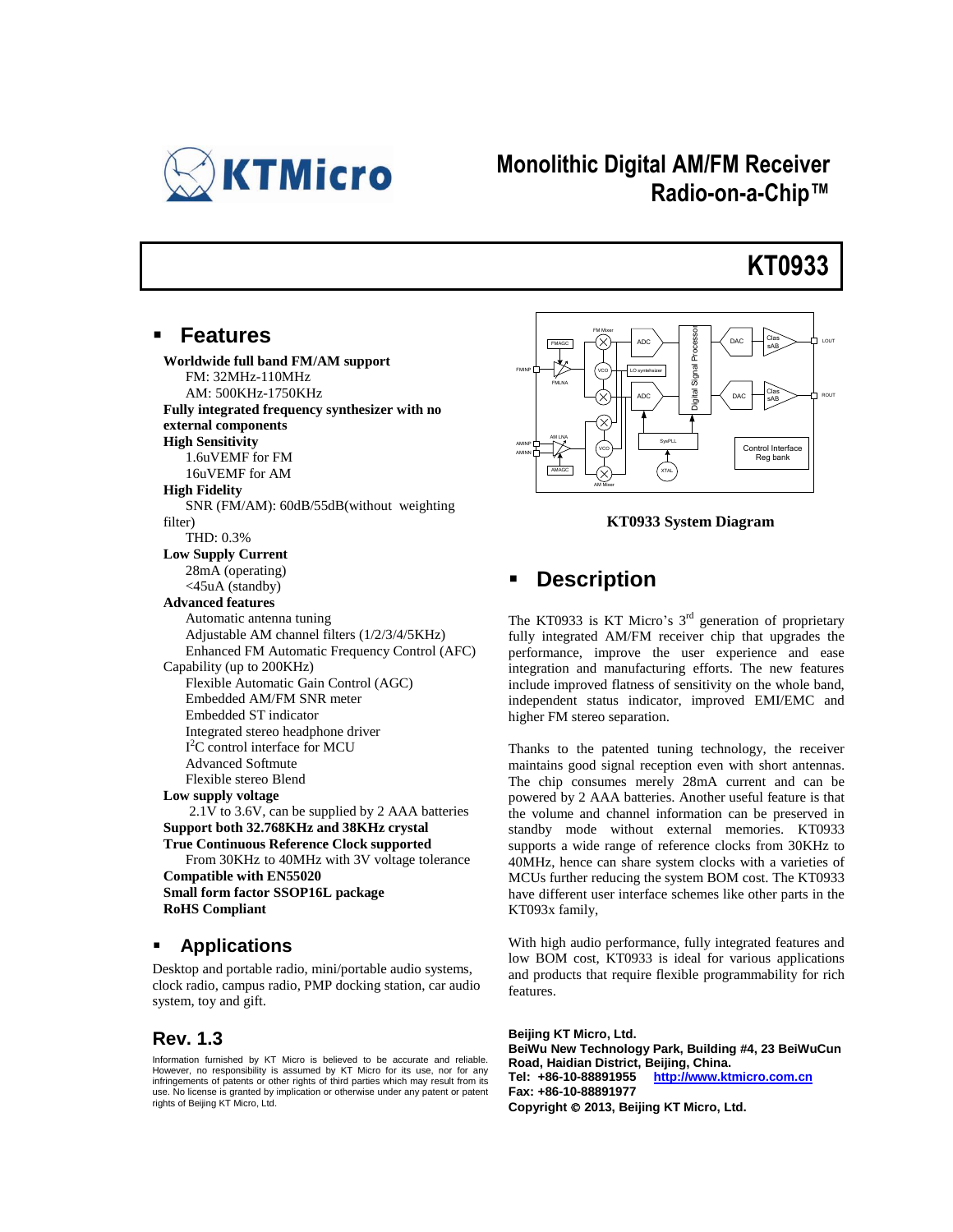

## **Table of Content**

| 1.   |        |  |  |  |  |  |  |  |
|------|--------|--|--|--|--|--|--|--|
| 2.   |        |  |  |  |  |  |  |  |
|      |        |  |  |  |  |  |  |  |
| 2.2. |        |  |  |  |  |  |  |  |
| 3.   |        |  |  |  |  |  |  |  |
| 4.   |        |  |  |  |  |  |  |  |
| 4.1. |        |  |  |  |  |  |  |  |
| 4.2. |        |  |  |  |  |  |  |  |
| 4.3. |        |  |  |  |  |  |  |  |
| 4.4. |        |  |  |  |  |  |  |  |
| 4.5. |        |  |  |  |  |  |  |  |
| 4.6. |        |  |  |  |  |  |  |  |
| 4.7. |        |  |  |  |  |  |  |  |
|      |        |  |  |  |  |  |  |  |
|      | 4.7.2. |  |  |  |  |  |  |  |
|      |        |  |  |  |  |  |  |  |
|      | 4.7.3. |  |  |  |  |  |  |  |
|      | 4.7.4. |  |  |  |  |  |  |  |
|      | 4.7.5. |  |  |  |  |  |  |  |
|      | 4.7.6. |  |  |  |  |  |  |  |
|      | 4.7.7. |  |  |  |  |  |  |  |
|      | 4.7.8. |  |  |  |  |  |  |  |
|      |        |  |  |  |  |  |  |  |
|      |        |  |  |  |  |  |  |  |
|      |        |  |  |  |  |  |  |  |
|      |        |  |  |  |  |  |  |  |
|      |        |  |  |  |  |  |  |  |
|      | 4.9.4. |  |  |  |  |  |  |  |
|      | 4.9.5. |  |  |  |  |  |  |  |
|      | 4.9.6. |  |  |  |  |  |  |  |
|      | 4.9.7. |  |  |  |  |  |  |  |
|      | 4.9.8. |  |  |  |  |  |  |  |
|      | 4.9.9. |  |  |  |  |  |  |  |
|      |        |  |  |  |  |  |  |  |
|      |        |  |  |  |  |  |  |  |
|      |        |  |  |  |  |  |  |  |
|      |        |  |  |  |  |  |  |  |
|      |        |  |  |  |  |  |  |  |
|      |        |  |  |  |  |  |  |  |
|      |        |  |  |  |  |  |  |  |
|      |        |  |  |  |  |  |  |  |
|      |        |  |  |  |  |  |  |  |
|      |        |  |  |  |  |  |  |  |
|      |        |  |  |  |  |  |  |  |
|      |        |  |  |  |  |  |  |  |
|      |        |  |  |  |  |  |  |  |
|      |        |  |  |  |  |  |  |  |
|      |        |  |  |  |  |  |  |  |
|      |        |  |  |  |  |  |  |  |
|      |        |  |  |  |  |  |  |  |
|      |        |  |  |  |  |  |  |  |
|      |        |  |  |  |  |  |  |  |
|      |        |  |  |  |  |  |  |  |
|      |        |  |  |  |  |  |  |  |
|      |        |  |  |  |  |  |  |  |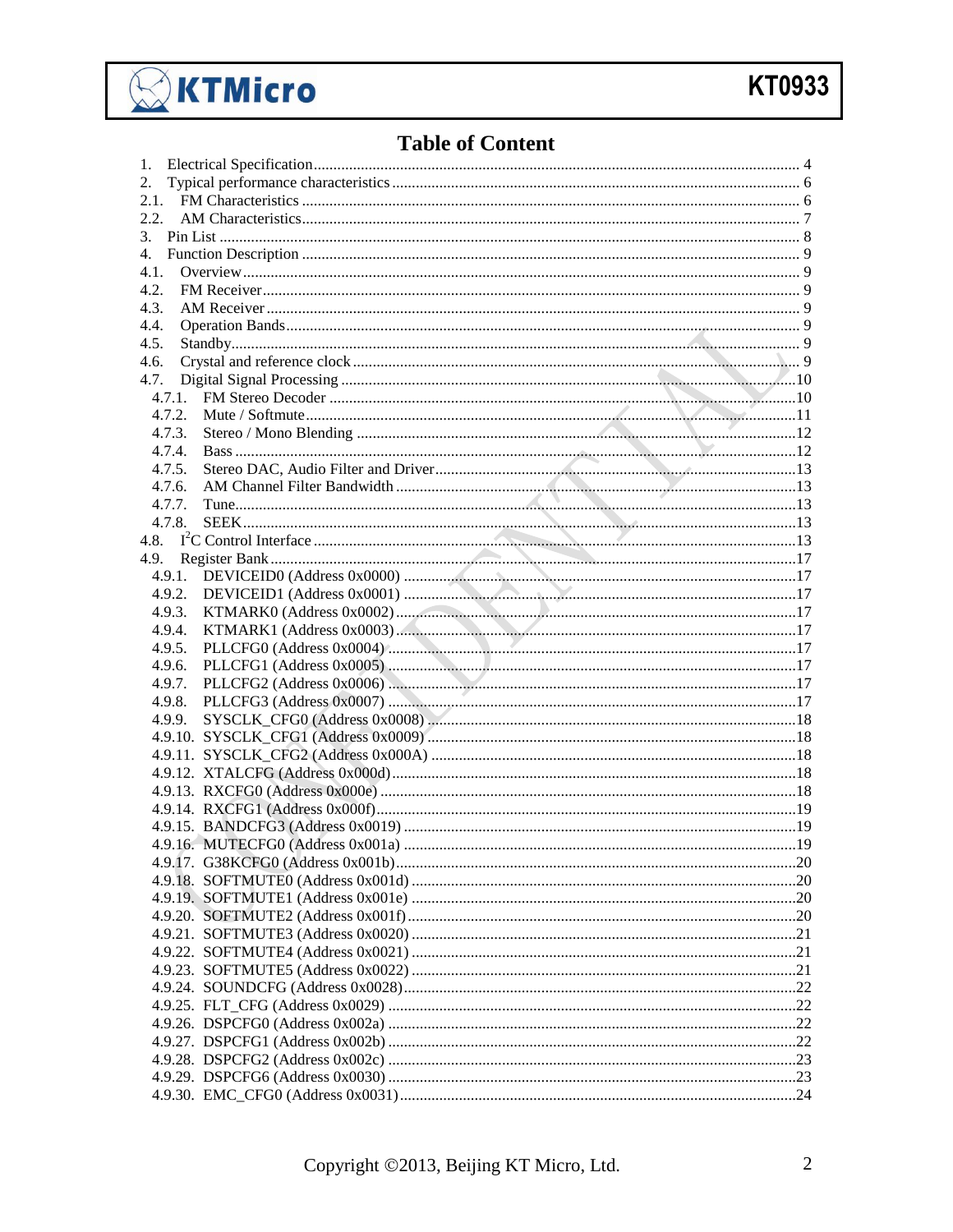# KTMicro

# KT0933

| 5. |  |  |
|----|--|--|
| 6. |  |  |
| 7. |  |  |
| 8. |  |  |
| 9. |  |  |
|    |  |  |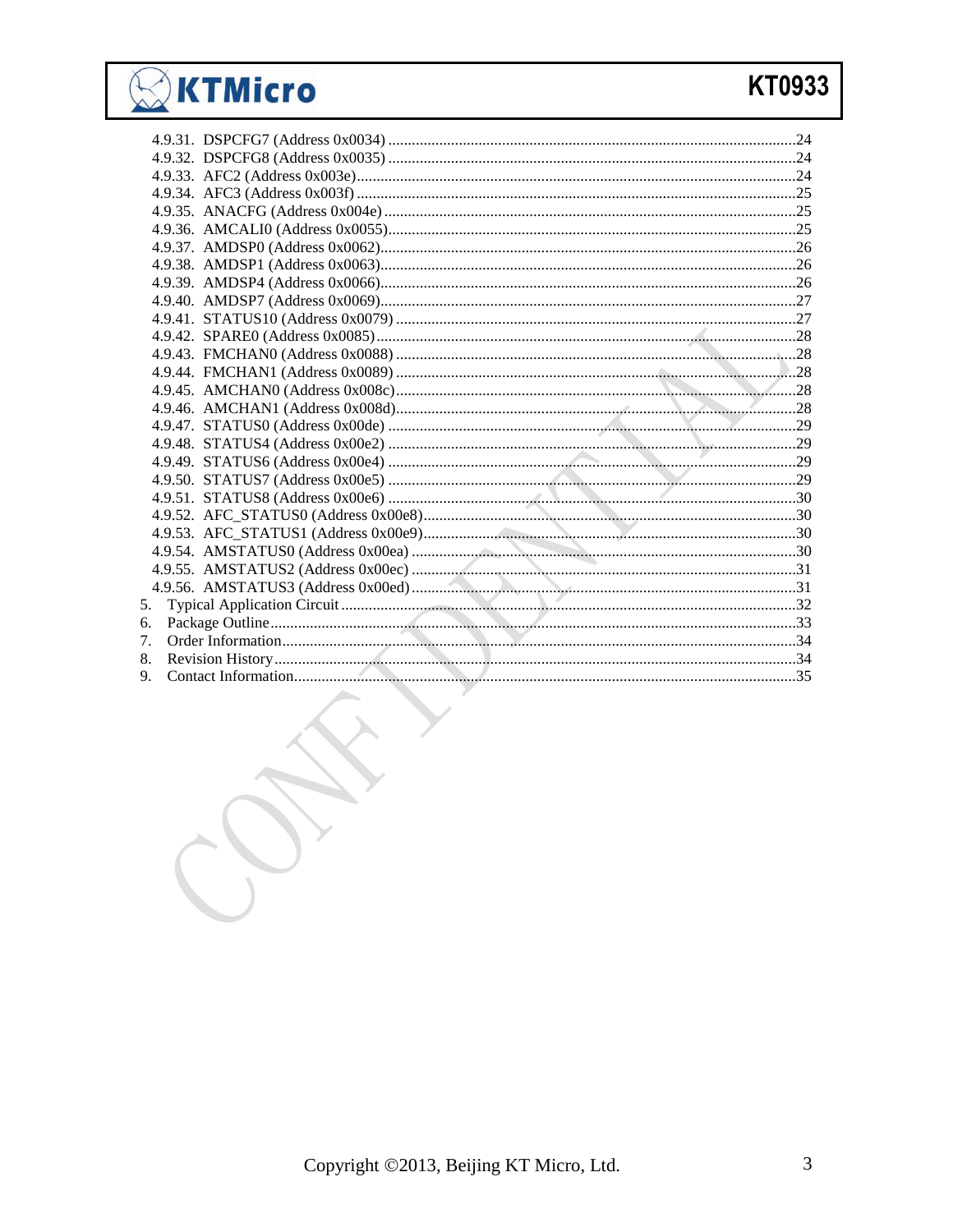

# <span id="page-3-0"></span>**1. Electrical Specification**

| <b>Table 1: Operation Condition</b> |               |                            |       |                |     |              |  |  |
|-------------------------------------|---------------|----------------------------|-------|----------------|-----|--------------|--|--|
| <b>Parameter</b>                    | <b>Symbol</b> | <b>Operating Condition</b> | Min   | $\mathbf{Typ}$ | Max | <b>Units</b> |  |  |
| Power Supply                        | <b>AVDD</b>   | Relative to AVSS           |       |                | 3.6 |              |  |  |
| <b>Ambient Temperature</b>          | Ta            |                            | $-30$ | 25             | 70  |              |  |  |

| <b>Table 2: DC Characteristics</b> |                |                            |                                           |     |            |     |              |  |
|------------------------------------|----------------|----------------------------|-------------------------------------------|-----|------------|-----|--------------|--|
| <b>Parameter</b>                   |                | <b>Symbol</b>              | <b>Test/Operating</b><br><b>Condition</b> | Min | <b>Typ</b> | Max | <b>Units</b> |  |
| Current                            | <b>FM</b> Mode | $\mathbf{I}_{\mathrm{FM}}$ |                                           |     | -          | 30  | mA           |  |
| Consumption                        | AM Mode        | $I_{AM}$                   |                                           |     | -          | 29  | mA           |  |
| <b>Standby Current</b>             |                | $I_{APD}$                  |                                           |     | -          | 45  | иA           |  |

## **Table 3: FM Receiver Characteristics**

| Parameter                                                                    | <b>Symbol</b> | <b>Test/Operating</b><br><b>Condition</b> | Min    | <b>Typ</b> | <b>Max</b>     | <b>Units</b>        |
|------------------------------------------------------------------------------|---------------|-------------------------------------------|--------|------------|----------------|---------------------|
| FM Frequency Range                                                           | $F_{rx}$      |                                           | 32     |            | 110            | <b>MHz</b>          |
| Sensitivity <sup>1,2,3</sup>                                                 | Sen           | $(S+N)/N=26dB$                            |        | 1.6        | $\overline{2}$ | uVEM<br>$\mathbf F$ |
| Input referred 3 <sup>rd</sup> Order<br>Intermodulation Point <sup>4,5</sup> | IIP3          |                                           |        | 100        |                | dBuVE<br><b>MF</b>  |
| Adjacent Channel Selectivity                                                 |               | $±200$ KHz                                | 40     |            | 51             | dB                  |
| <b>Alternate Channel Selectivity</b>                                         |               | $±400$ KHz                                | 50     |            | 70             | dB                  |
| <b>Image Rejection Radio</b>                                                 |               |                                           |        | 43         |                | dB                  |
| AM suppression                                                               |               |                                           |        | 50         |                | dB                  |
| <b>RCLK</b> frequency Range                                                  |               |                                           | 30     | 32.768     | 40,000         | <b>KHz</b>          |
| RCLK frequency tolerance <sup>8</sup>                                        |               |                                           | $-100$ |            | 100            | ppm                 |
| Audio Output Voltage <sup>1,2,3,4</sup>                                      |               | 32ohm load                                |        | 190        |                | $mV_{RMS}$          |
| Audio Band Limits <sup>1,2,4</sup>                                           |               | ±3dB                                      | 30     |            | 15k            | Hz                  |
| 1,4,6<br>Audio Stereo Separation                                             |               |                                           | 40     |            |                | dB                  |
| Audio Mono S/N <sup>1,2,3,4</sup>                                            |               | without<br>weighting filter               | 55     | 58         |                | dB                  |
| Audio Stereo S/N <sup>1,4,6,7</sup>                                          |               | $DBLND=1$<br>without<br>weighting filter  |        | 64         |                | dB                  |
| Audio THD <sup>1,2,4,6</sup>                                                 |               |                                           |        | 0.3        |                | $\%$                |
| De-emphasis Time Constant                                                    |               | $DE=0$                                    |        | 75         |                | μs                  |
|                                                                              |               | $DE=1$                                    |        | 50         |                | μs                  |
| Audio Common Mode Voltage<br>range                                           |               |                                           | 0.85   | 1.35       | 1.6            | V                   |
| <b>Audio Output Load Resistance</b>                                          | $R_L$         | Single-ended                              |        | 32         |                | $\Omega$            |
| Tune Time                                                                    |               |                                           |        |            | 50             | ms                  |
| Power-up Time                                                                |               |                                           | 200    |            | 600            | ms                  |
| Notes:                                                                       |               |                                           |        |            |                |                     |

1. FMOD=1KHz, 75us de-emphasis

2. MONO=1

3. △F=22.5KHz

4. VEMF=1mV, Frx=32MHz~110MHz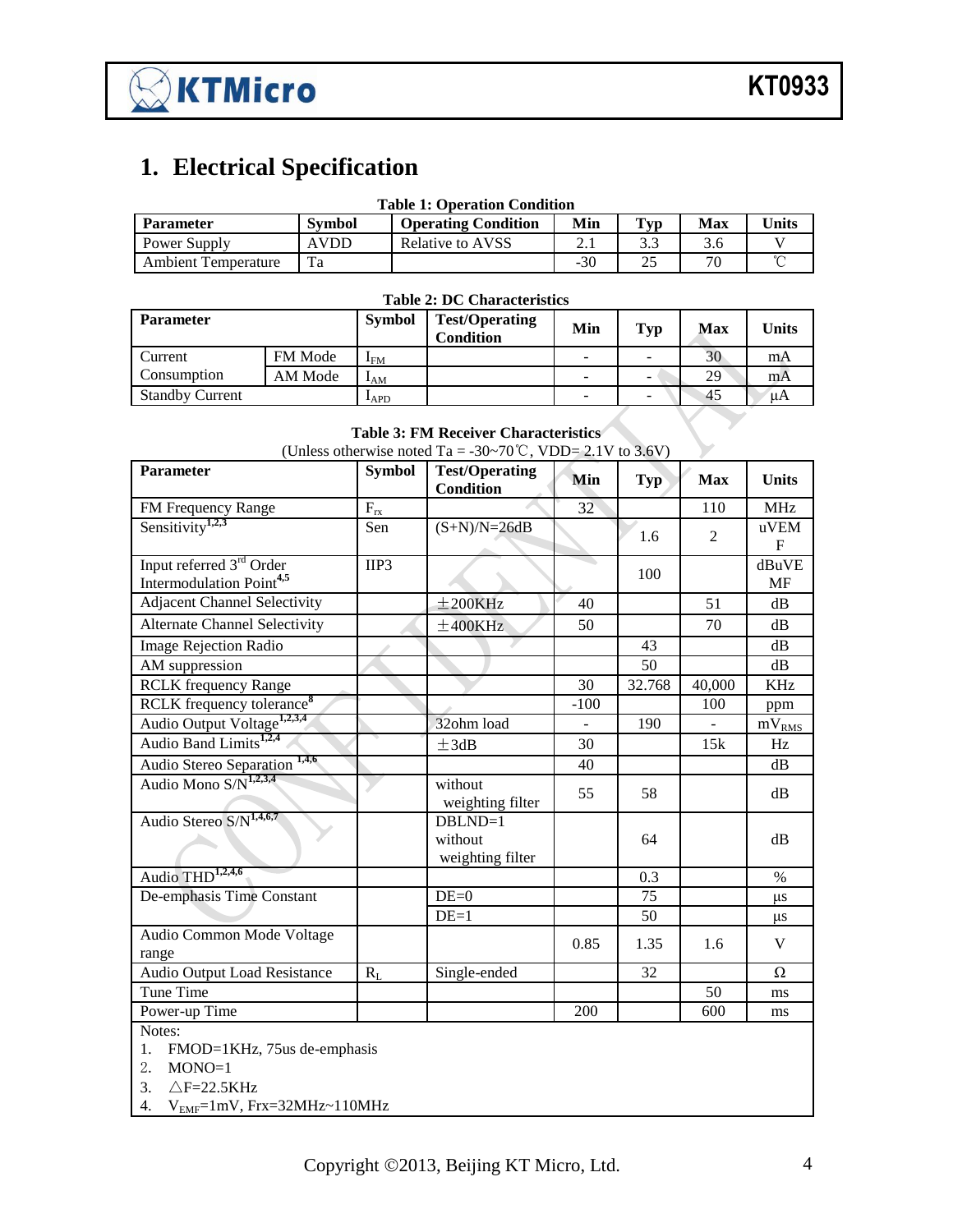

- 5. RFAGCD=1
- 6.  $\triangle F = 75KHz$
- 7. VOLUME<4:0>=11111<br>8. The supported RCLK free
- The supported RCLK frequency is continuous. Please refer to application notes.

#### **Table 4: AM Receiver Characteristics**

(Unless otherwise noted Ta = -30~70°C, VDD= 2.1V to 3.6V)

| <b>Parameter</b>                        | <b>Symbol</b> | <b>Test/Operating</b><br><b>Condition</b> | Min | Typ | <b>Max</b> | <b>Units</b>      |
|-----------------------------------------|---------------|-------------------------------------------|-----|-----|------------|-------------------|
| AM Frequency Range                      | $F_{rx}$      |                                           | 500 |     | 1750       | <b>KHz</b>        |
| Sensitivity <sup>1,2</sup>              | Sen           | $(S+N)/N=26dB$                            |     | 15  |            | uVEMF             |
| Audio Output Voltage <sup>1,2,3,4</sup> |               | 32ohm load                                |     | 190 |            | mV <sub>RMS</sub> |
| Audio Mono $S/N^{1,2,3,4}$              |               |                                           |     | 55  |            | dB                |
| Audio $THD1,2,4$                        |               |                                           |     | 0.3 | 0.6        | $\%$              |
| Antenna inductance                      |               |                                           | 360 |     | 620        | uH                |
| Notes:                                  |               |                                           |     |     |            |                   |

1. FMOD=1KHz

2. Modulation index is 30%

3.  $V_{EMF}=1mV, Frx=500KHz\sim1750KHz$ <br>4. VOLUME<4:0>=11111

VOLUME<4:0>=11111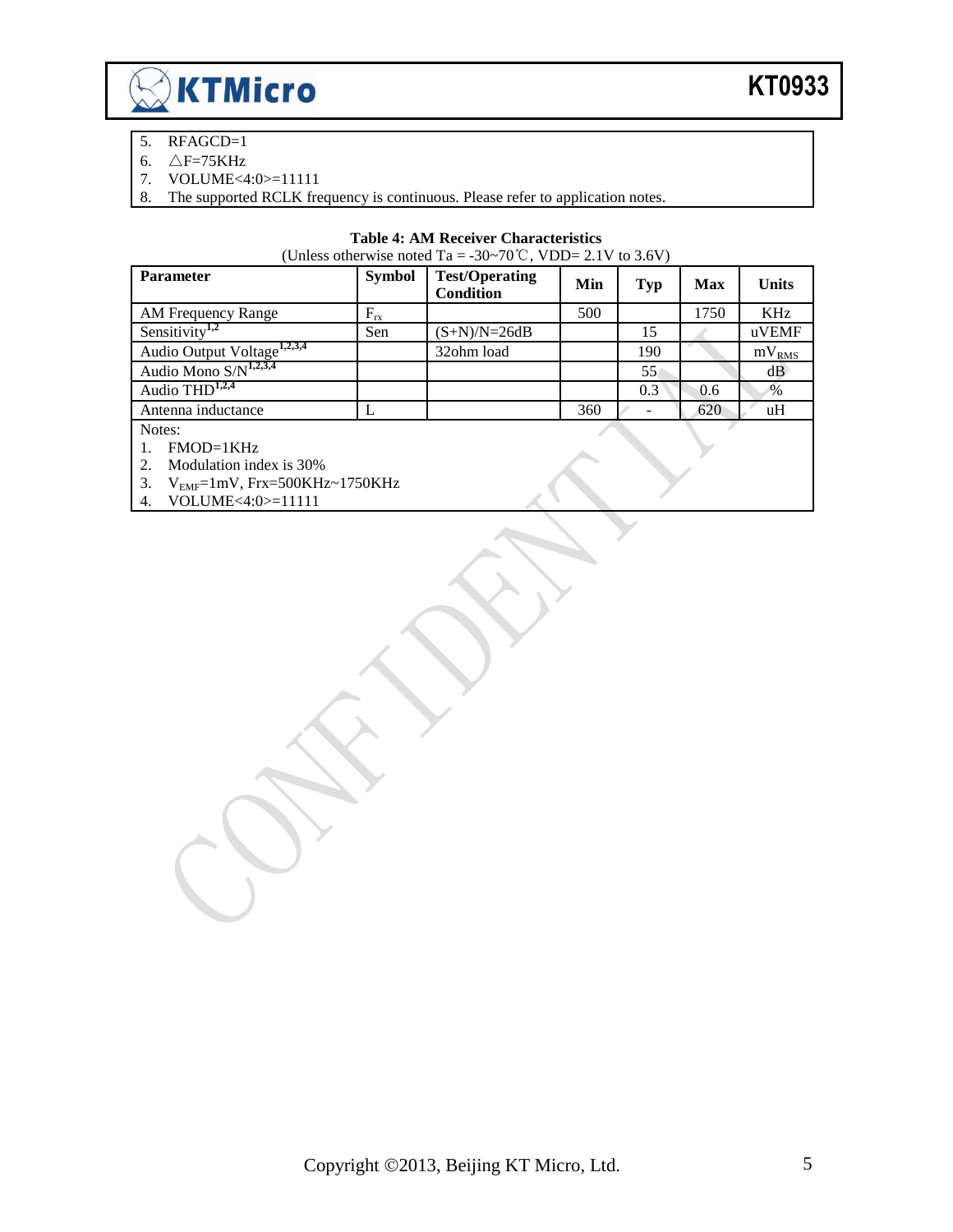# <span id="page-5-0"></span>**2. Typical performance characteristics**

#### <span id="page-5-1"></span>**2.1. FM Characteristics**

**KTMicro** 



Test condition (Ta = 27℃, VDD= 3.0V, Crystal=32.768KHz, SNR=40dB, FMOD=1KHz, 75us deemphasis, MONO=1,  $\triangle F=22.5$ KHz, Without weighting filter)



Test condition (Ta = 27℃, VDD= 3.0V, Crystal=32.768KHz, FMOD=1KHz, 75us de-emphasis, MONO=0,  $\triangle$ F=75KHz,P<sub>in</sub>=60dBuVEMF, Without weighting filter)



Test condition (Ta = 27℃, VDD= 3.0V, Crystal=32.768KHz, FMOD=1KHz, 75us de-emphasis, MONO=1,  $\triangle$ F=22.5KHz,P<sub>in</sub>=60dBuVEMF, Without weighting filter)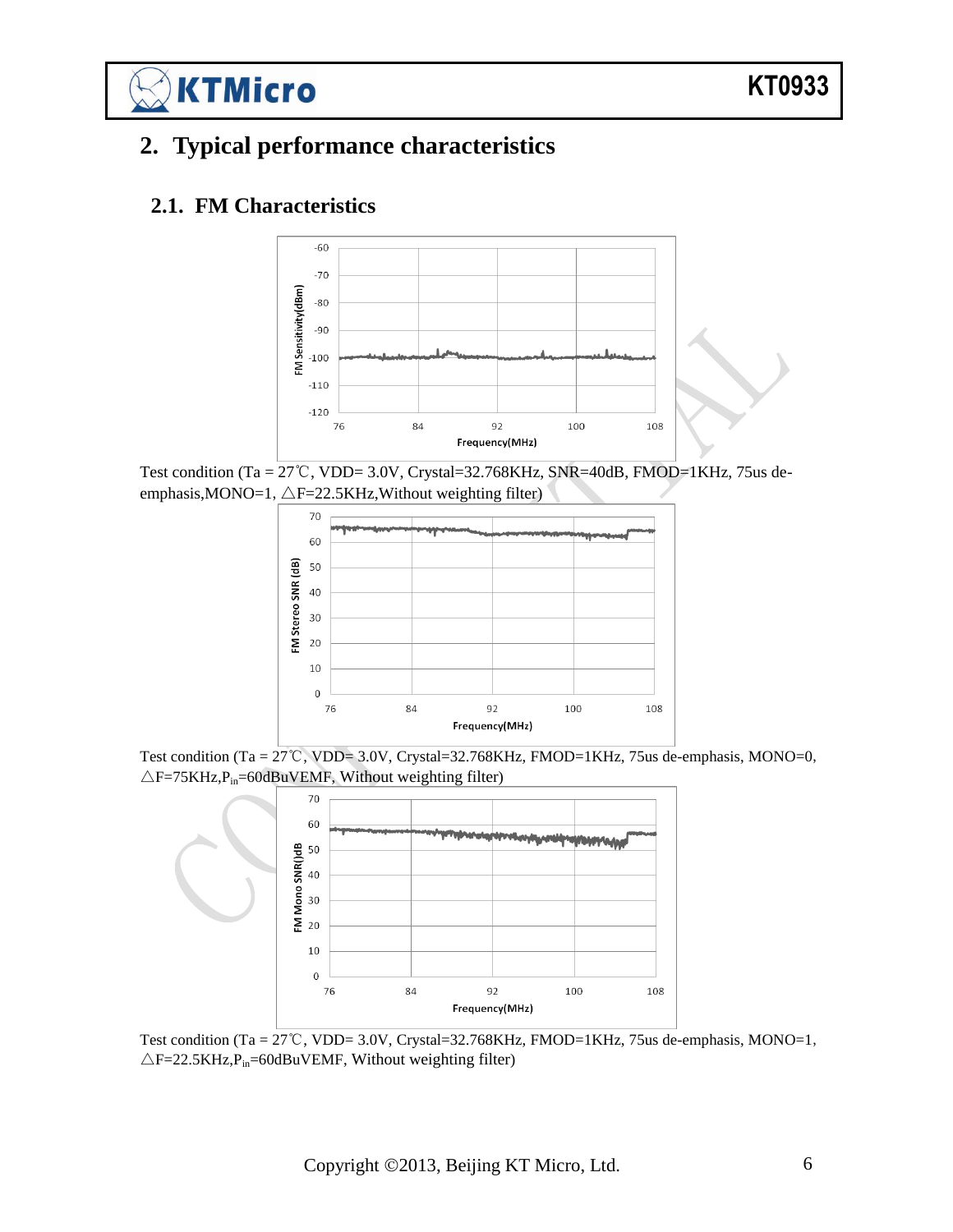

#### <span id="page-6-0"></span>**2.2. AM Characteristics**



Test condition (Ta = 27℃, VDD= 3.0V, Crystal=32.768KHz, SNR=20dB, FMOD=1KHz,AM modulation index=30%,Without weighting filter, ferrite antenna =420uH,distance between Tx&Rx antenna=60cm )



Test condition (Ta = 27℃, VDD= 3.0V, Crystal=32.768KHz, SNR=20dB, FMOD=1KHz,AM modulation index=30%,Without weighting filter, ferrite antenna =420uH,distance between Tx&Rx antenna=60cm )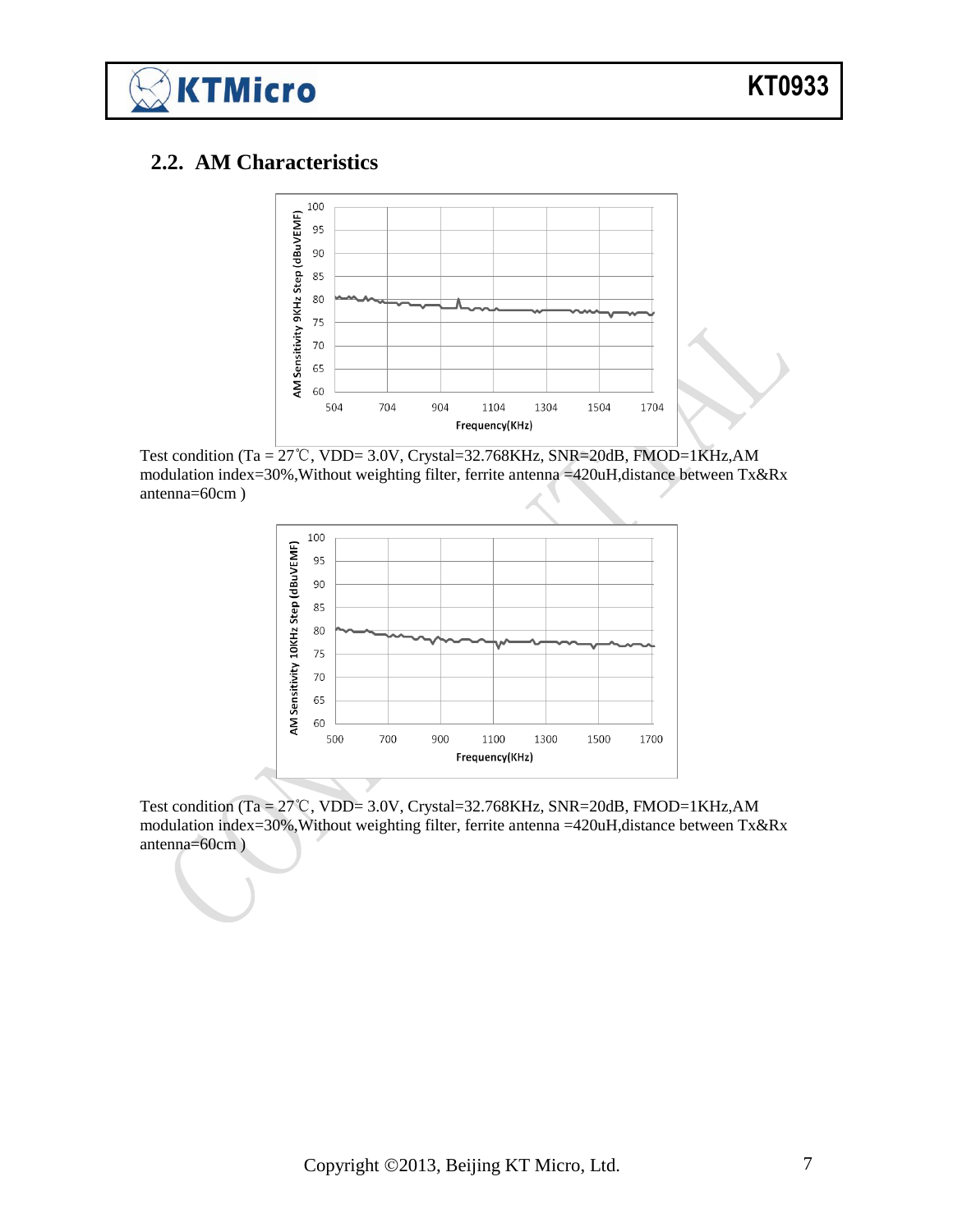# $\gtrapprox$  KTMicro

# <span id="page-7-0"></span>**3. Pin List**

| Table 5: Pin list |              |                     |                                                                        |  |  |  |  |
|-------------------|--------------|---------------------|------------------------------------------------------------------------|--|--|--|--|
| <b>Pin Index</b>  | <b>Name</b>  | I/O Type            | <b>Description</b>                                                     |  |  |  |  |
|                   | <b>AMINN</b> | Analog Input        | AM RF negative input.                                                  |  |  |  |  |
| 2                 | <b>AMINP</b> | Analog Input        | AM RF positive input.                                                  |  |  |  |  |
| 3                 | <b>RFINP</b> | Analog Input        | FM RF input.                                                           |  |  |  |  |
| 4                 | <b>RFGND</b> | <b>RF</b> Ground    | RF ground.                                                             |  |  |  |  |
| 5                 | <b>DVSS</b>  | Digital Ground      | Digital ground.                                                        |  |  |  |  |
| 6                 | <b>DVDD</b>  | Digital Power       | Digital power supply.                                                  |  |  |  |  |
|                   | NC           | NC                  | No connect.                                                            |  |  |  |  |
| 8                 | <b>ST</b>    | Digital Output      | ST indicator.                                                          |  |  |  |  |
| 9                 | <b>SDA</b>   | Digital I/O         | SDA of $I^2C$ interface. Tied to an internal 47 kohm pull-up resistor. |  |  |  |  |
| 10                | <b>SCL</b>   | Digital I/O         | SCL of $I^2C$ interface. Tied to an internal 47 kohm pull-up resistor. |  |  |  |  |
| 11                | <b>ROUT</b>  | Analog Output       | Right channel audio output.                                            |  |  |  |  |
| 12                | <b>LOUT</b>  | Analog Output       | Left channel audio output.                                             |  |  |  |  |
| 13                | <b>AVSS</b>  | Analog Ground       | Analog ground.                                                         |  |  |  |  |
| 14                | <b>XTALN</b> | Analog I/O          | Crystal.                                                               |  |  |  |  |
| 15                | <b>XTALP</b> | Analog I/O          | Crystal.                                                               |  |  |  |  |
| 16                | <b>AVDD</b>  | <b>Analog Power</b> | Power supply.                                                          |  |  |  |  |



**Figure 1**:**KT0933 Pin assignment (Top view)**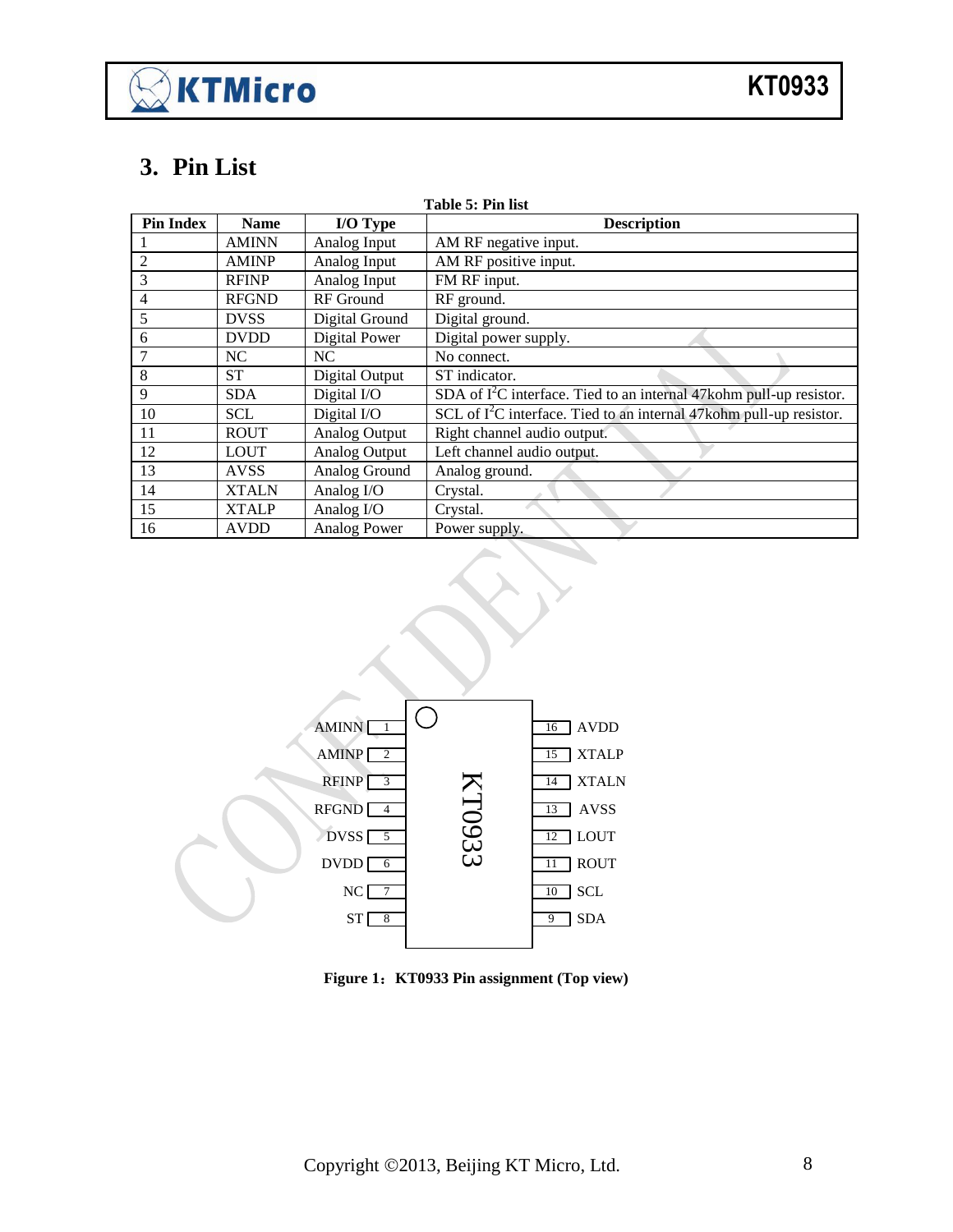

## <span id="page-8-0"></span>**4. Function Description**

#### <span id="page-8-1"></span>**4.1. Overview**

KT0933 offers a true single-chip, full-band FM/AM and versatile radio solution by minimizing the external components and offering a variety of configurations.

#### <span id="page-8-2"></span>**4.2. FM Receiver**

KT0933 enters FM mode by setting register AM FM to 0. The FM receiver is based on the architecture of KT Micro's latest generation FM receiver chips in mass production. There are no external filters or frequency-tuning devices thanks to a proprietary digital low-IF architecture consisting of a fully-integrated LNA, an automatic gain control (AGC), a set of high-performance ADCs, high-quality analog and digital filters, and an on-chip low-noise self-tuning VCO. The on-chip high-fidelity Class-AB driver further eliminates the need for external audio amplifiers and can drive stereo headphones directly.

#### <span id="page-8-3"></span>**4.3. AM Receiver**

KT0933 enters AM mode by setting register AM\_FM to 1. The AM Receiver employs a similar digital low IF architecture and share many circuits with the FM receiver. The minimum AM channel spacing can be set to 1KHz. The bandwidth of the channel filter can be set to 1KHz to 5KHz to suit various requirements.

The AM receiver in KT0933 can provide accurate and automatic AM tuning without manual alignment. It supports ferrite loop antenna with value between 360uH and 620uH.

#### <span id="page-8-4"></span>**4.4. Operation Bands**

KT0933 supports wide FM band and AM bands. The FM receiver covers frequencies from 32MHz to 110MHz. The AM band is from 500KHz to 1750KHz.

#### <span id="page-8-5"></span>**4.5. Standby**

To enter standby mode, the STDBY register shall be set to 1 through  $I^2C$  interface. To quit standby mode, STDBY should be set to 0.

#### <span id="page-8-6"></span>**4.6. Crystal and reference clock**

<span id="page-8-7"></span>KT0933 integrates a low frequency crystal oscillator that supports 32.768KHz or 38KHz crystals. Alternatively a CMOS level external reference clock may be used by setting the RCLK EN register to 1 and setting FPFD $<19:0>$  according to the frequency of the reference clock. The FPFD<19:0> is the frequency value in the unit of 1/16Hz. In order to illuminate the usage of these bits clearly some examples are given in [Table 6.](#page-8-7) **Table 6: Examples using different crystal or reference clock**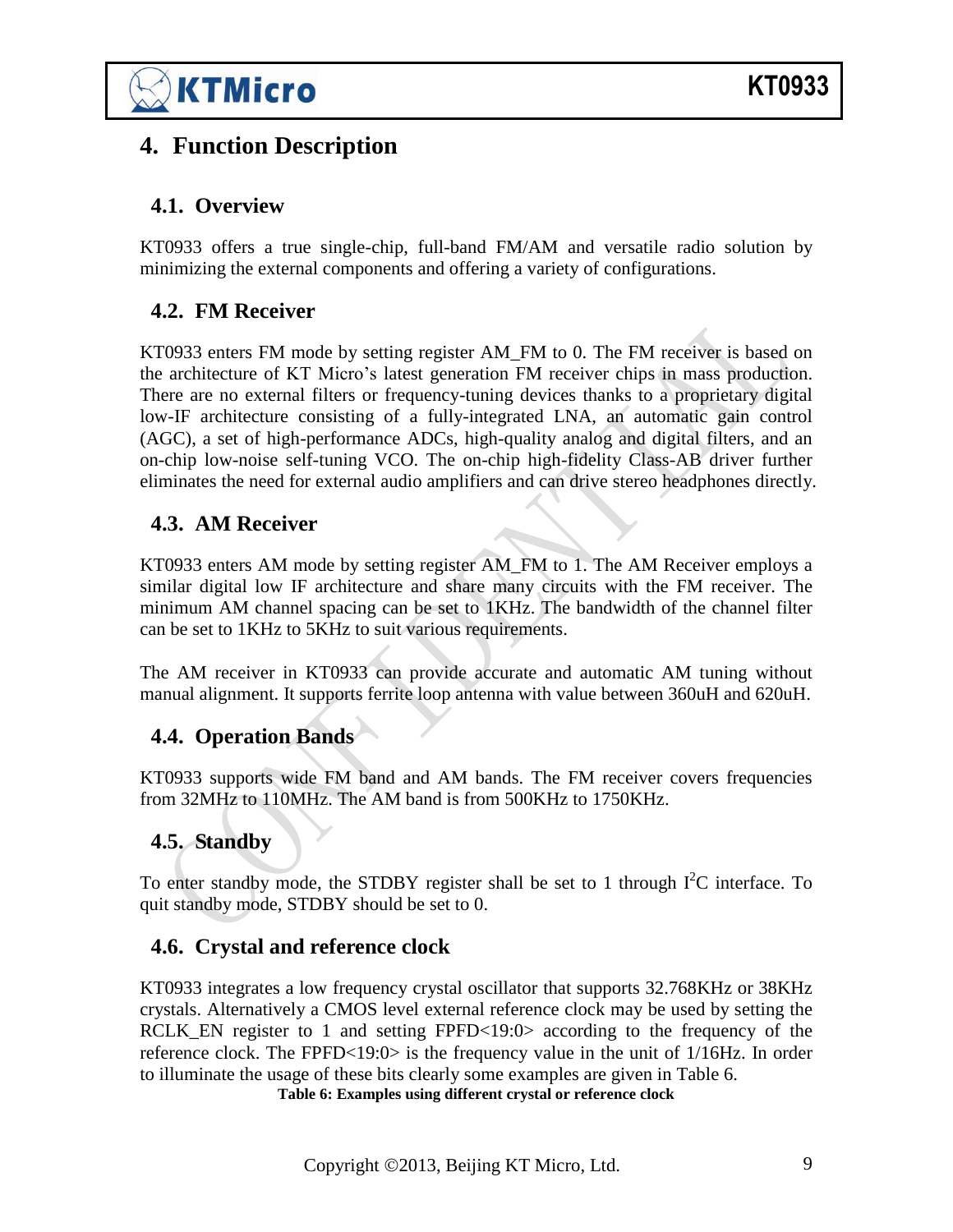# **KTMicro**

|                                  | <b>RCLK_EN</b> | FPFD<19:16> | FPPD<15:0> | DIVIDERP<1<br>0:0> | DIVIDERN<1<br>0:0> |
|----------------------------------|----------------|-------------|------------|--------------------|--------------------|
| 32768Hz<br>crystal               | $\overline{0}$ | 0x08        | 0x0000     | 0x0001             | 0x029C             |
| 38KHz<br>crystal                 | $\theta$       | 0x09        | 0x4700     | 0x0001             | 0x0240             |
| 32.768KHz<br>reference<br>clock  | 1              | 0x08        | 0x0000     | 0x0001             | 0x029C             |
| 75KHz<br>reference<br>clock      | 1              | 0x09        | 0x27C0     | 0x0002             | 0x0247             |
| 4.2336 MHz<br>reference<br>clock | 1              | 0x07        | 0x5499     | 0x008D             | 0x02D9             |
| 12MHz<br>reference<br>clock      | 1              | 0x07        | 0xD000     | 0x0177             | 0x02AC             |
| 24MHz<br>reference<br>clock      | 1              | 0x07        | 0xD000     | 0x02EE             | 0x02AC             |
| 40MHz<br>reference<br>clock      | 1              | 0x07        | 0xD000     | 0x04E2             | 0x02AC             |

#### <span id="page-9-0"></span>**4.7. Digital Signal Processing**

#### <span id="page-9-1"></span>**4.7.1. FM Stereo Decoder**

The digitized IF signal is fed to the FM demodulator which demodulates the signal and outputs a digital multiplexed (MPX) signal consisting of L+R audio, L-R audio, 19KHz pilot tone and RDS signal. The left channel signal and the right channel signal can be extracted from the MPX signal by simply adding and subtracting the L+R signal and L-R signal. The spectrum diagram is shown in [Figure 2.](#page-10-1)

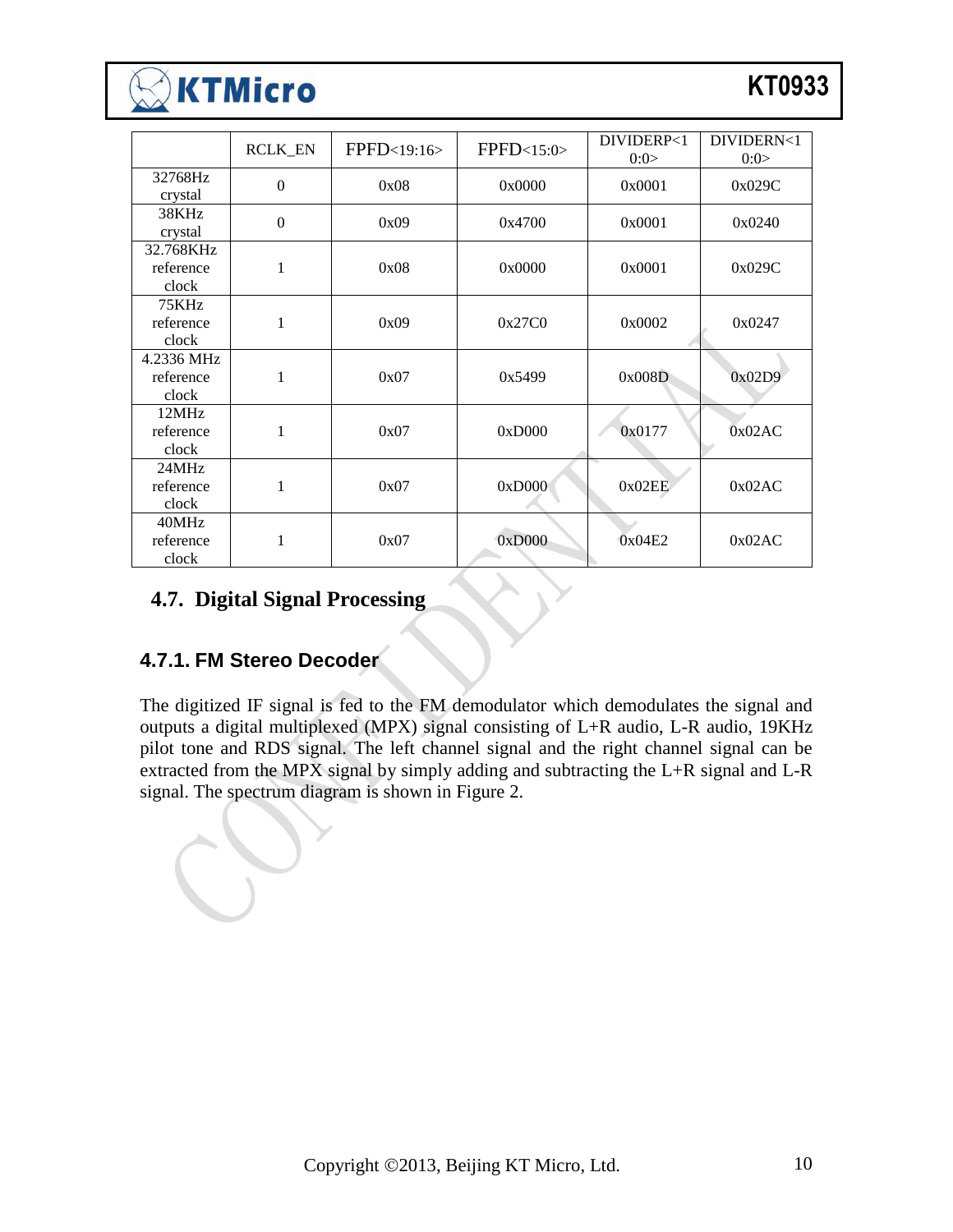

<span id="page-10-1"></span>

#### <span id="page-10-0"></span>**4.7.2. Mute / Softmute**

KT0933 can be hard muted by setting VOLUME<4:0> to 0 and the output of the audio signal is set to the common mode voltage.

FM:

There is also a Soft Mute feature that is enabled by setting FM\_DSMUTE to 0. In this mo de, the audio volume is gradually attenuated when the signal reception is weak. (i.e. when the RSSI or SNR is below a certain level defined by FM\_SMUTE\_START\_RSSI<2:0> or FM\_SMUTE\_START \_SNR<2:0>, respectively.) The attenuation slope can be config ured through FM\_SMUTE\_SLOPE\_RSSI<2:0> or FM\_SMUTE\_SLOPE \_SNR<2:0>, re spectively.

The maximum attenuation of volume is -21dB when RSSI is used as soft mute judgment t hreshold. The maximum attenuation of volume is -12dB when RSSI is used as soft mute j udgment threshold. The maximum total attenuation of volume can be configured through FM\_SMUTE\_MIN\_GAIN<2:0>.

AM:

There is also a Soft Mute feature that is enabled by setting AM\_DSMUTE to 0. In this m ode, the audio volume is gradually attenuated when the signal reception is weak. (i.e. whe n the RSSI and SNR are below a certain level as defined by AM\_SMUTE\_START\_RSS I<2:0> or AM\_SMUTE\_START\_ SNR<2:0>, respectively.) The attenuation slope can be configured through AM\_SMUTE\_SLOPE\_RSSI<2:0> or AM\_SMUTE\_SLOPE\_SNR< 2:0>, respectively.

The maximum attenuation of volume is -21dB when RSSI is used as soft mute judgment threshold. The maximum attenuation of volume is -12dB when RSSI is used as soft mute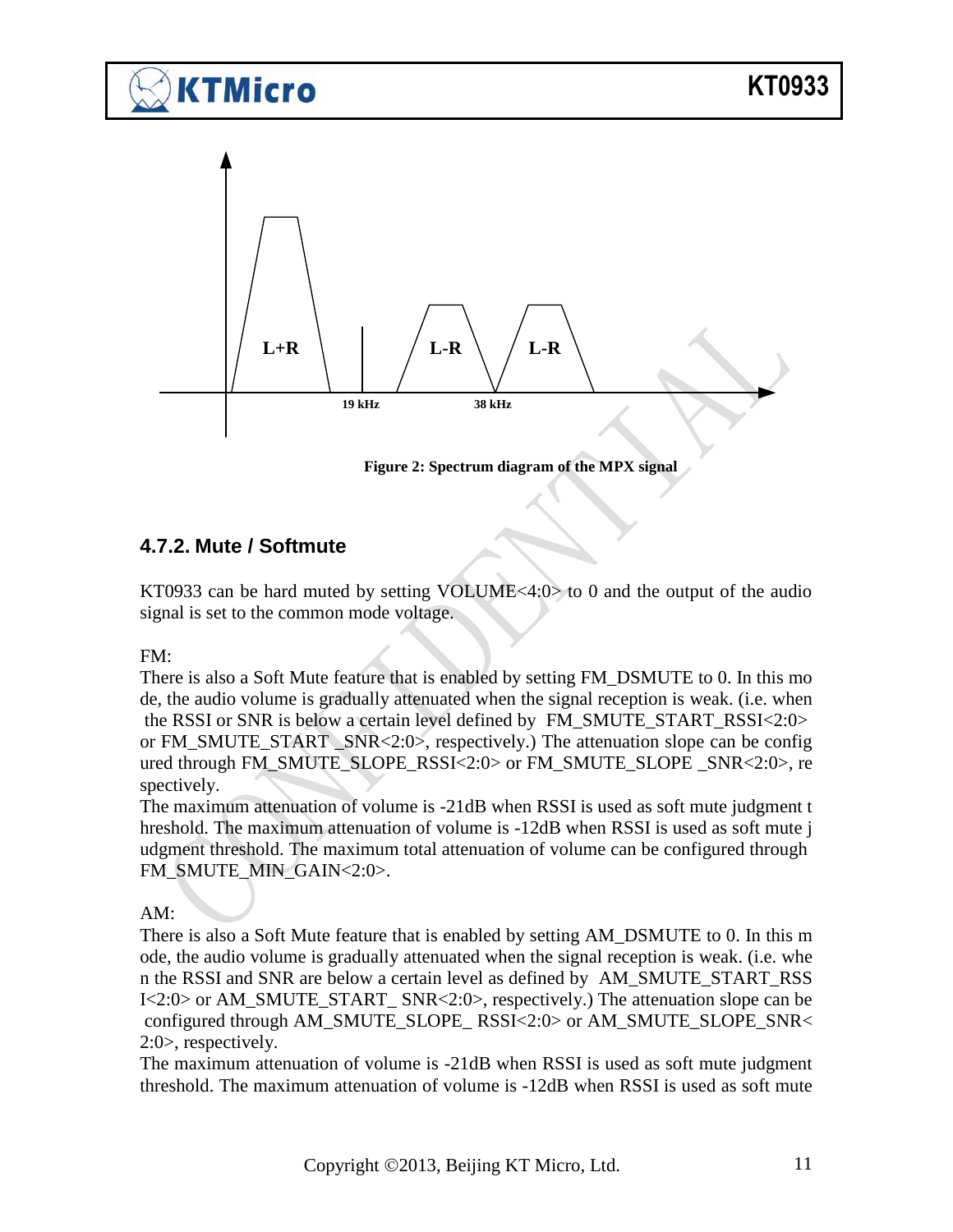judgment threshold. The maximum total attenuation of volume can be configured through AM\_SMUTE\_MIN\_GAIN<2:0>.



#### <span id="page-11-0"></span>**4.7.3. Stereo / Mono Blending**

In order to provide a comfortable listening experience, KT0933 blends the stereo signal w ith mono signal gradually when in weak reception in FM mode while the noise floor keep at the same level. The stereo separation starts increasing when the RSSI (SNR) of KT093 3 grows up to the level defined by BLND\_START\_RSSI<3:0> ( BLND\_START\_SNR<5: 0>) and stop increasing when meets the level defined by the BLND\_STOP\_RSSI<3:0>( BLND\_STOP\_SNR<5:0>). The blending is disabled when DBLND is set to 1. BLND\_M OD is used to select judgment condition: RSSI or SNR.

<span id="page-11-1"></span>MONO playback mode can be forced by setting the MONO to 1.

## **4.7.4. Bass**

KT0933 provides bass boost feature for audio enhancement. The gain of the bass boost can be programmed through BASS<1:0>. With BASS<1:0>=00, this feature is disabled.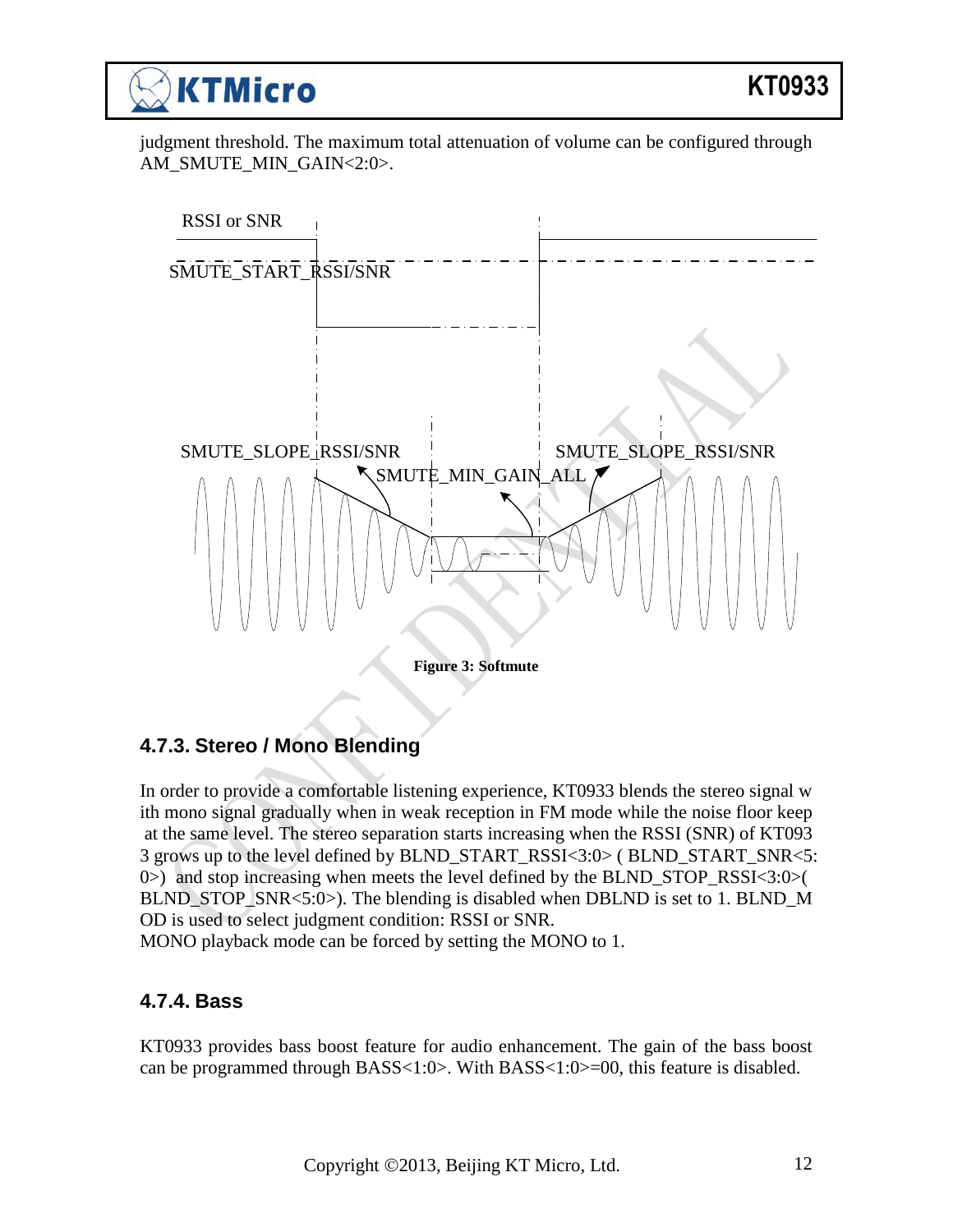#### <span id="page-12-0"></span>**4.7.5. Stereo DAC, Audio Filter and Driver**

Two high-quality audio digital-to-analog converters (DAC) are integrated along with high-fidelity analog audio filters and class AB drivers. Headphones with impedance as low as 16ohms can be direct driven without adding external audio drivers. An integrated anti-pop circuit suppresses the click-and-pop sound during power up and power down.

In order to suit different applications, the gain of the audio driver can be adjusted through register bits FM\_GAIN<2:0> , AM\_GAIN<3:0>and AM\_VOLUME<3:0>and to avoid the saturation in output stage, the common mode voltage can also be adjust according to different power supply voltage through register bits AUDV\_DCLVL<2:0>.

#### <span id="page-12-1"></span>**4.7.6. AM Channel Filter Bandwidth**

KT0933 provides programmable AM channel bandwidth from 1KHz to 5KHz through  $FLT$ <sub>\_</sub>SEL <2:0>.

#### <span id="page-12-2"></span>**4.7.7. Tune**

The fully integrated LO synthesizer supports wide band operation. Before tuning, the register of Channel should be written, and then write the register TUNE. Channel tuning is started when the register TUNE is set to 1.

In FM mode, the channel frequency is set by FM\_CHAN<11:0> and is defined as  $Freq(KHz) = 50KHz \times FM$  CHAN<11:0> In AM mode, the channel frequency is set by AM\_CHAN<14:0> and is defined as  $Freq(KHz) = 1KHz \times AM \text{ CHAN} < 14:0>$ 

#### <span id="page-12-3"></span>**4.7.8. SEEK**

KT0933 offers effective software based seek algorithm. Refer to application notes for more information.

## <span id="page-12-4"></span>**4.8. I <sup>2</sup>C Control Interface**

#### **Write Operations: BYTE WRITE:**  The write operation is accomplished via a 3-byte sequence: Serial address with write command Register address Register data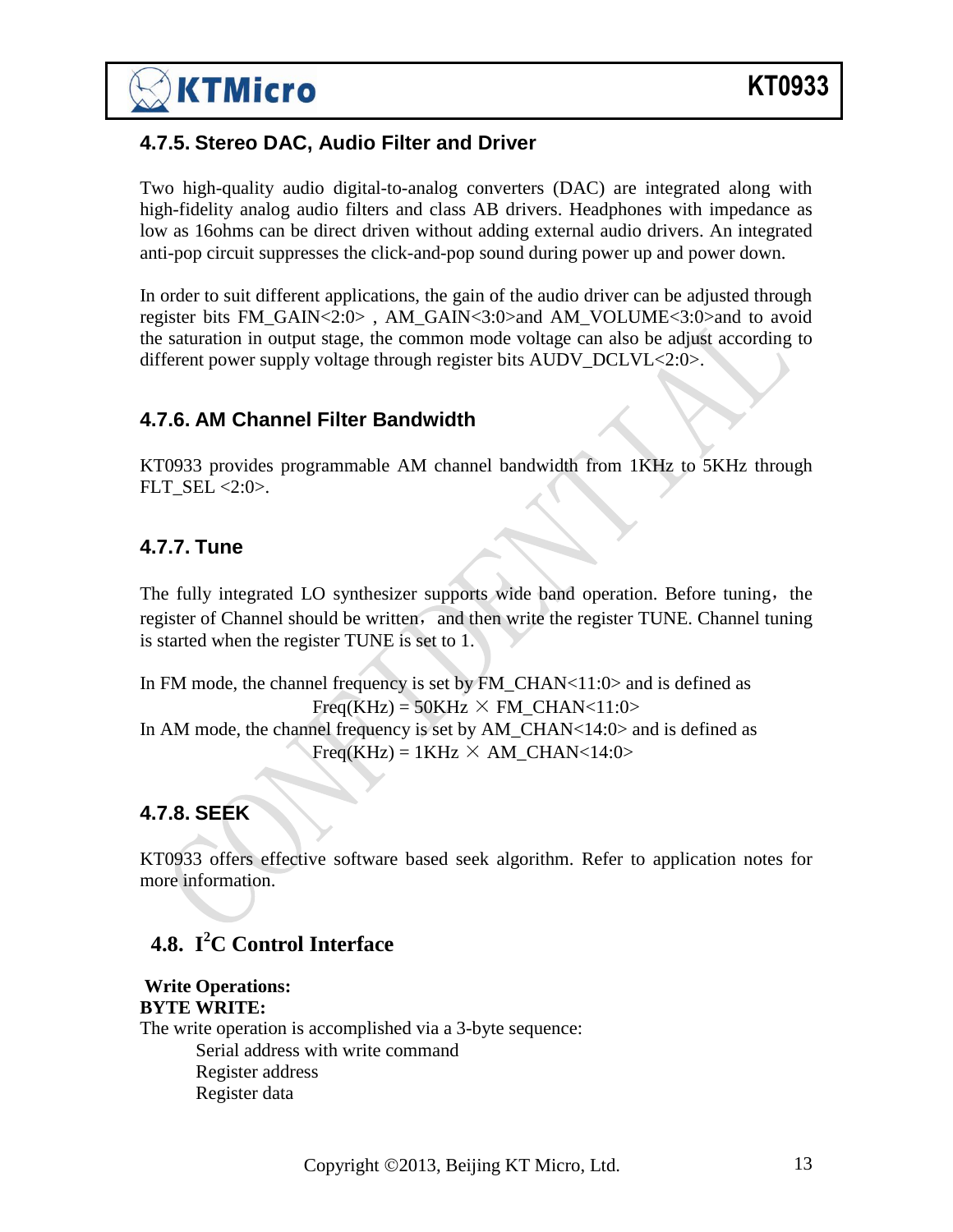# **KT0933**

A write operation requires an 8-bit register address following the device address word and acknowledgment. Upon receipt of this address, the KT0933 will again respond with a "0" and then clock in the 8-bit register data. Following receipt of the 8-bit register data, the KT0933 will output a "0" and the addressing device, such as a microcontroller, must terminate the write sequence with a stop condition (see Figure 4).

#### **Read Operations: RANDOM READ:**

The read operation is accomplished via a 4-byte sequence:

Serial address with write command

Register address

Serial address with read command

Register data

**KTMicro** 

Once the device address and register address are clocked in and acknowledged by the KT0933, the microcontroller must generate another start condition. The microcontroller now initiates a current address read by sending a device address with the read/write select bit high. The KT0933 acknowledges the device address and serially clocks out the register data. The microcontroller does not respond with a "0" but does generate a following stop condition (see Figure 4).

#### RANDOM REGISTER WRITE PROCEDURE



**Figure 4: Serial Interface Protocol**

**CURRENT ADDRESS READ:** The internal data register address counter maintains the last address accessed during the last read or write operation, incremented by one. This address stays valid between operations as long as the chip power is maintained.

Once the device address with the read/write select bit set to "1" is clocked in and acknowledged by the KT0933, the current address data word is serially clocked out. The microcontroller does not respond with an input "0" but does generate a following stop condition (see Figure 5).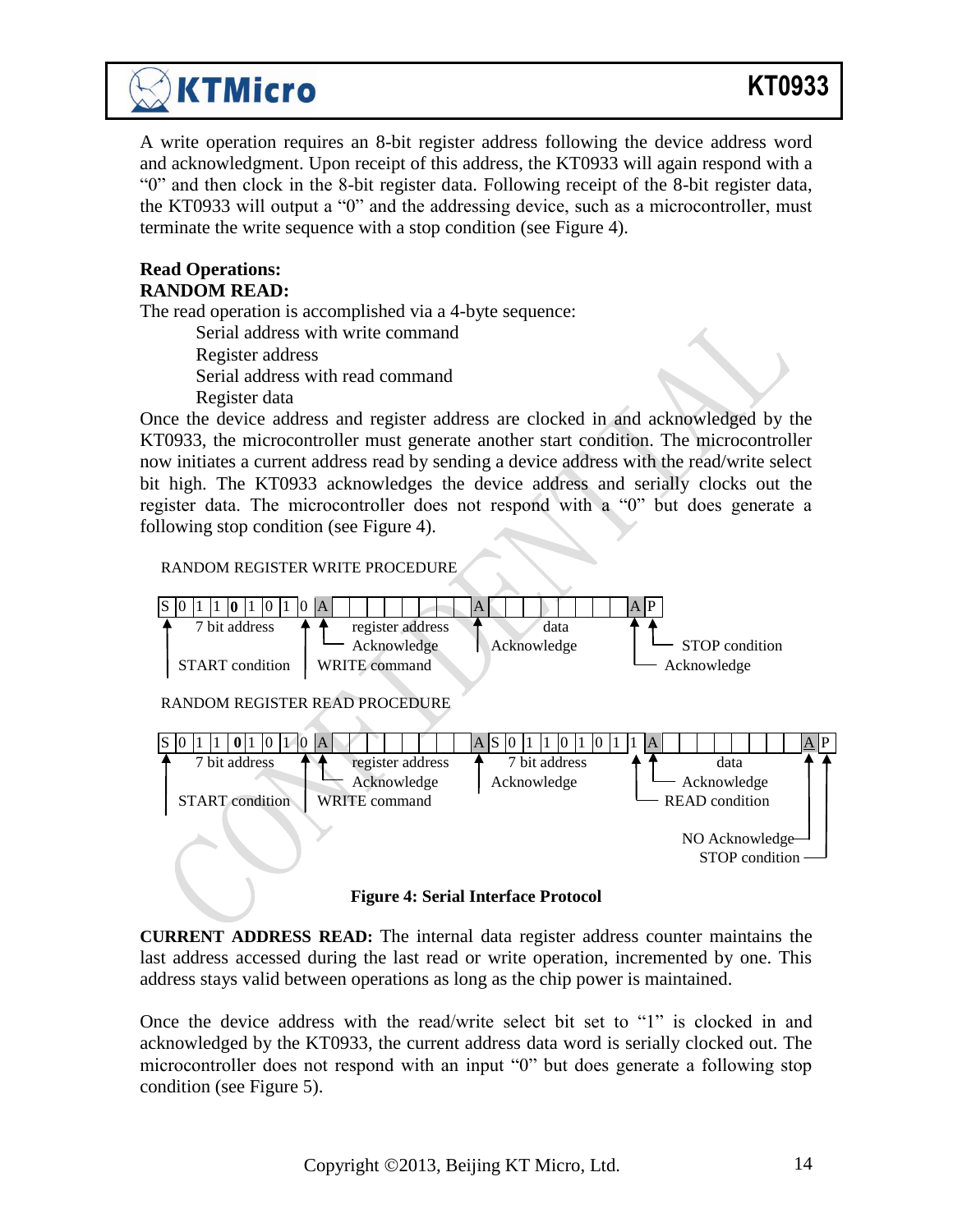

**Figure 5: Serial Interface Protocol**

**Note:** The serial controller supports slave mode only. Any register can be addressed randomly.

The address of the slave in the first 7 bits and the 8th bit tells whether the master is receiving data from the slave or transmitting data to the slave. The  $I^2C$  write address is 0x6C and the read address is 0x6D.

**CLOCK and DATA TRANSITIONS:** The SDA pin is normally pulled high with an external device. Data on the SDA pin may change only during SCL low time periods (see Figure6). Data changes during SCL high periods will indicate a start or stop condition as defined below.

**START CONDITION:** A high-to-low transition of SDA with SCL high is a start condition which must precede any other command (see [Figure](#page-15-0) gure 7).

**STOP CONDITION:** A low-to-high transition of SDA with SCL high is a stop condition. After a read sequence, the stop command will place the KT0933 in a standby power mode (see [Figure 7](#page-15-0)).

**ACKNOWLEDGE:** All addresses and data words are serially transmitted to and from the KT0933 in 8-bit words. The KT0933 sends a "0" to acknowledge that it has received each word. This happens during the ninth clock cycle (see [Figure 8](#page-15-1)).

Data Validity



**Figure 6: Clock and Data Transitions**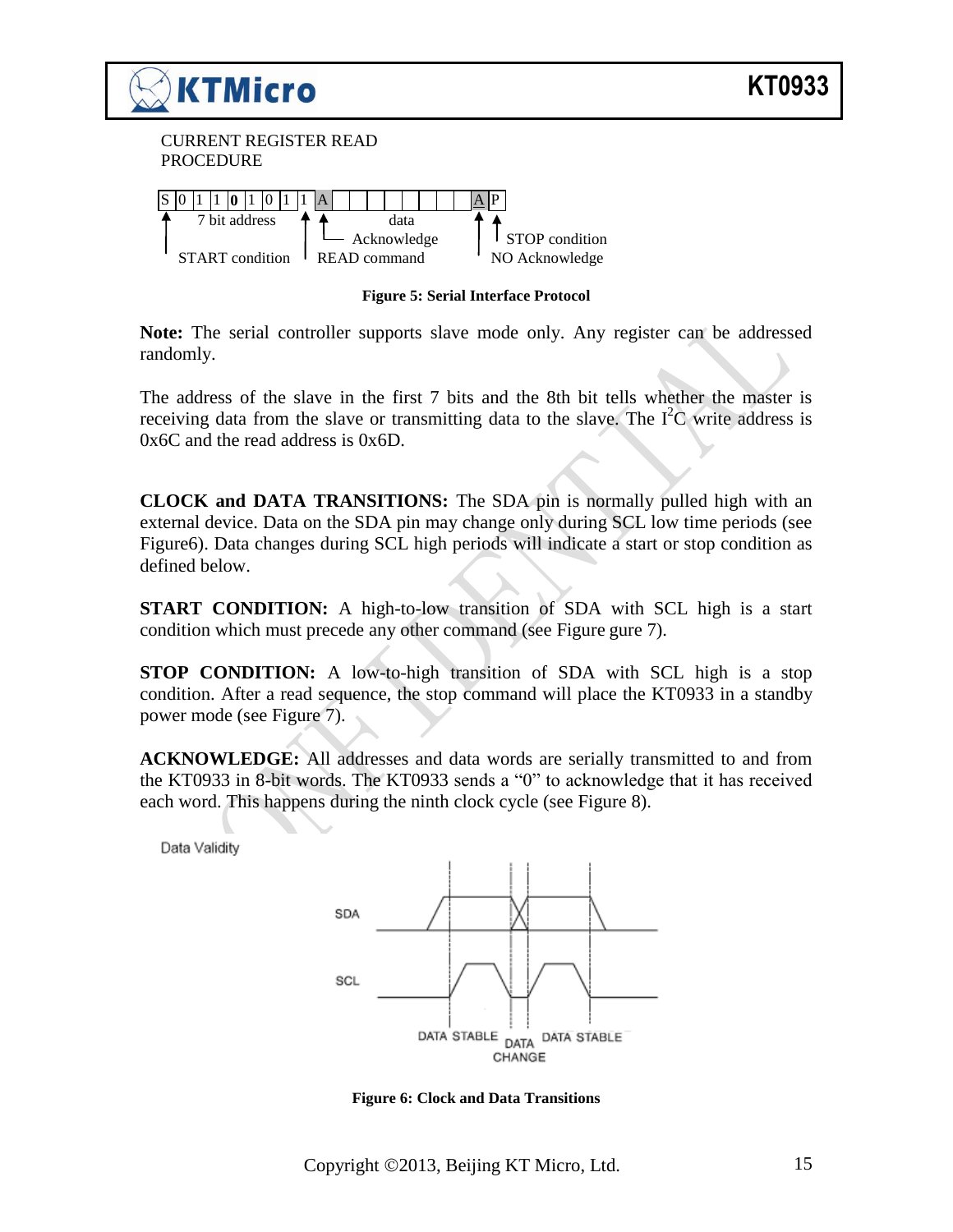

#### Start and Stop Definition

<span id="page-15-1"></span><span id="page-15-0"></span>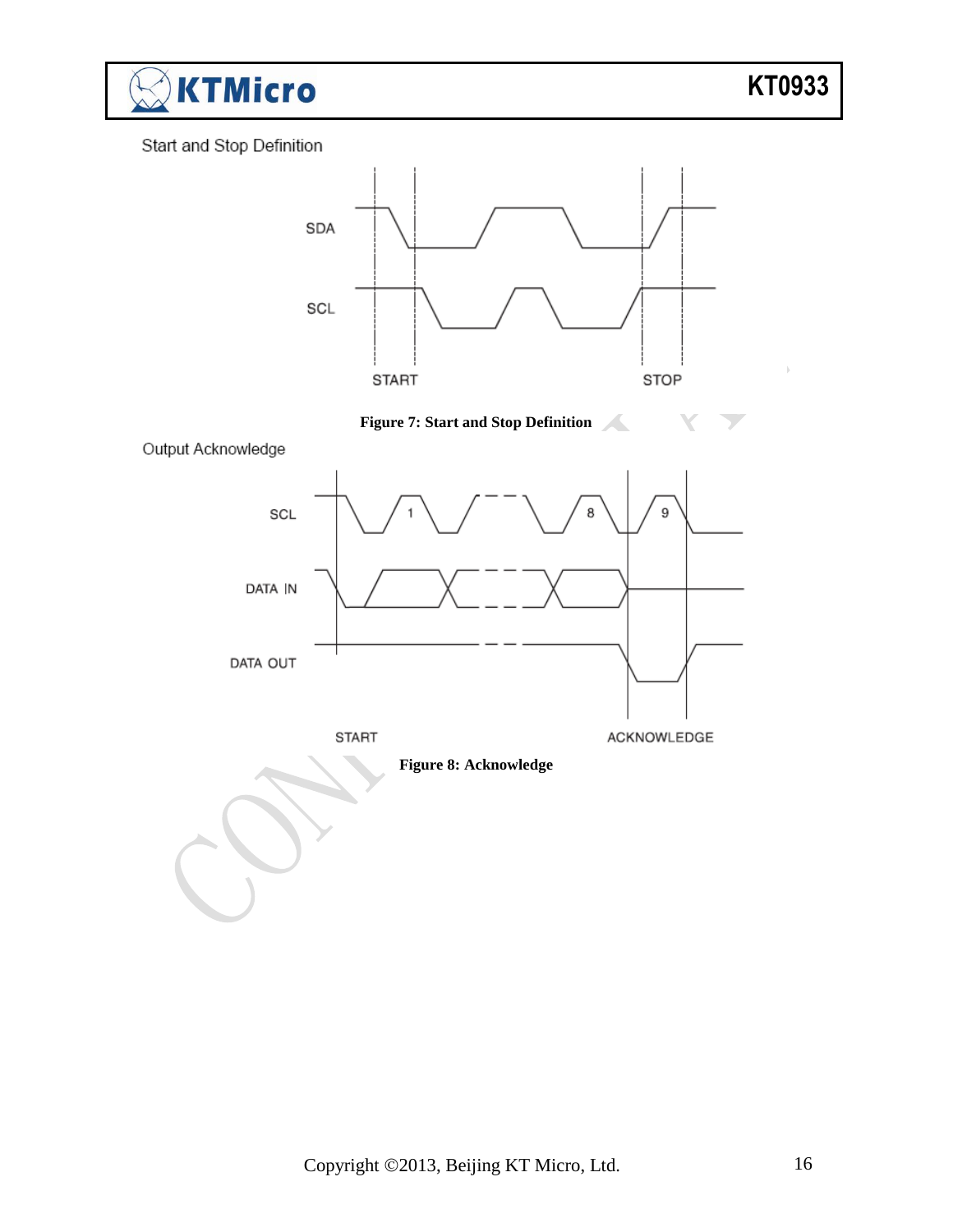

#### <span id="page-16-0"></span>**4.9. Register Bank**

#### <span id="page-16-1"></span>**4.9.1. DEVICEID0 (Address 0x0000)**

| <b>Bit</b> | <b>Name</b>            | <b>Access   Default Value</b> | <b>Functional Description</b> |
|------------|------------------------|-------------------------------|-------------------------------|
| 17:0       | Device ID <sub>0</sub> | 0x82                          |                               |

#### <span id="page-16-2"></span>**4.9.2. DEVICEID1 (Address 0x0001)**

| <b>Bit</b> | Name       | <b>Access   Default Value</b> | <b>Functional Description</b> |
|------------|------------|-------------------------------|-------------------------------|
| 7:0        | Device ID1 | 0x06                          |                               |

## <span id="page-16-3"></span>**4.9.3. KTMARK0 (Address 0x0002)**

| <b>Bit</b> | <b>Name</b> | <b>Access</b> Default Value | <b>Functional Description</b> |
|------------|-------------|-----------------------------|-------------------------------|
| 7:0        | KT Mark0    | 0x4B                        | ASCII form of string "K"      |

#### <span id="page-16-4"></span>**4.9.4. KTMARK1 (Address 0x0003)**

| <b>Bit</b> | Name     | <b>Access</b> Default Value | <b>Functional Description</b> |
|------------|----------|-----------------------------|-------------------------------|
| 7:0        | KT Mark1 | 0x54                        | ASCII form of string "T"      |

## <span id="page-16-5"></span>**4.9.5. PLLCFG0 (Address 0x0004)**

| <b>Bit</b> | <b>Name</b>      |           | <b>Access   Default Value</b> | <b>Functional Description</b>       |
|------------|------------------|-----------|-------------------------------|-------------------------------------|
|            | SYS CFGOK        | RW        |                               | Clock initialization completed      |
| 6:3        | Reserved         | <b>RW</b> | 0000                          | Reserved                            |
| 2:0        | DIVIDERP < 10:8> | <b>RW</b> | 000                           | <b>PLL</b> divider P configuration. |

## <span id="page-16-6"></span>**4.9.6. PLLCFG1 (Address 0x0005)**

| <b>Bit</b> | <b>Name</b>     |      | <b>Access Default Value</b> | <b>Functional Description</b>       |
|------------|-----------------|------|-----------------------------|-------------------------------------|
| 7:0        | DIVIDERP < 7:0> | l RW |                             | <b>PLL</b> divider P configuration. |

## <span id="page-16-7"></span>**4.9.7. PLLCFG2 (Address 0x0006)**

| <b>Bit</b> | <i>Name</i>        |    | <b>Access Default Value</b> | <b>Functional Description</b>       |
|------------|--------------------|----|-----------------------------|-------------------------------------|
| 7:3        | Reserved           | RW |                             |                                     |
| 2:0        | $DIVIDERN<10:8$ RW |    | 010                         | <b>PLL</b> divider N configuration. |

#### <span id="page-16-8"></span>**4.9.8. PLLCFG3 (Address 0x0007)**

| <b>Bit</b> | <b>Name</b>     |    | <b>Access Default Value</b> | <b>Functional Description</b>       |
|------------|-----------------|----|-----------------------------|-------------------------------------|
| 7:0        | IDIVIDERN < 7:0 | RW | 1001 1100                   | <b>PLL</b> divider N configuration. |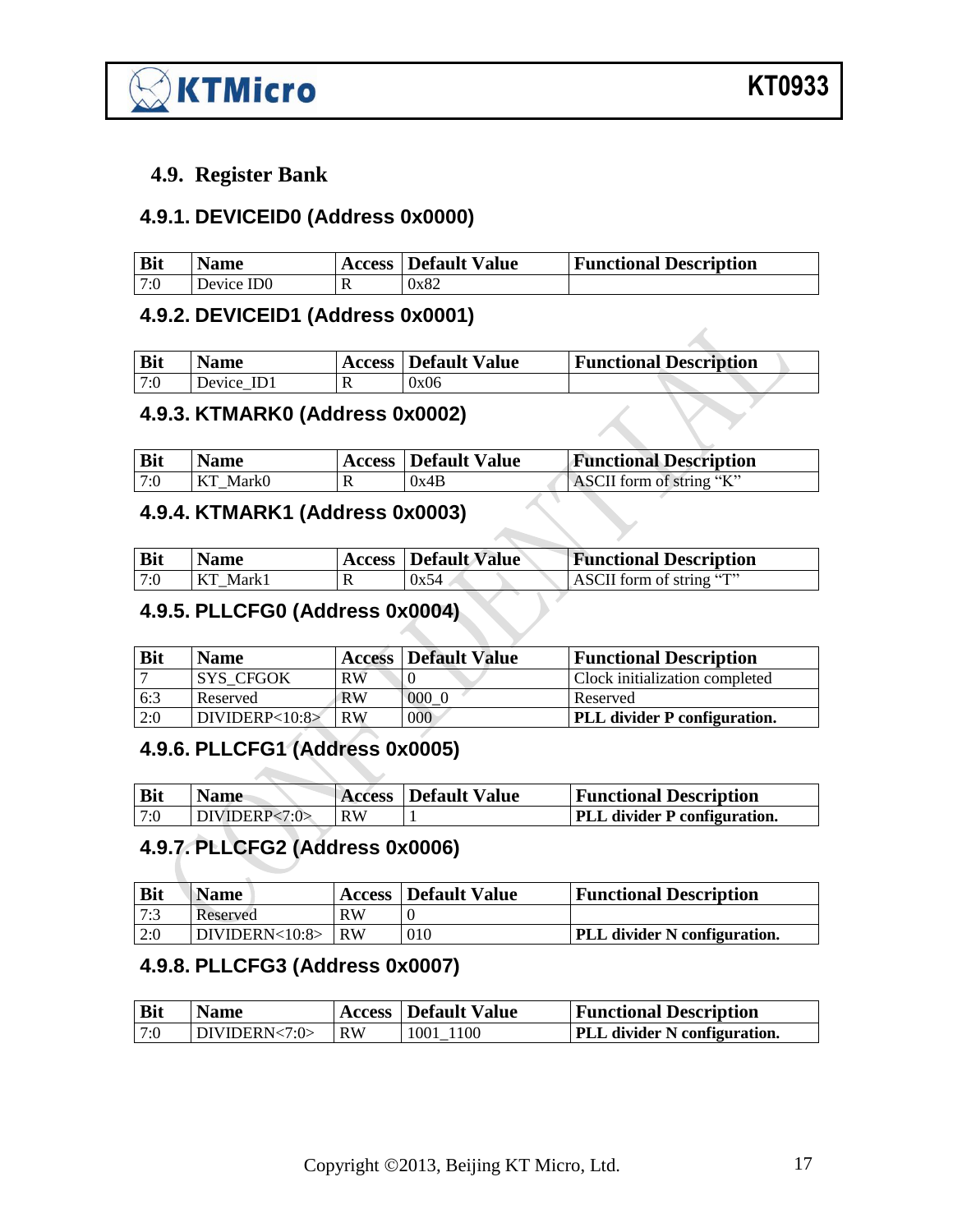

#### <span id="page-17-0"></span>**4.9.9. SYSCLK\_CFG0 (Address 0x0008)**

| <b>Bit</b> | <b>Name</b>   | <b>Access</b> | <b>Default Value</b> | <b>Functional Description</b>                                                                    |
|------------|---------------|---------------|----------------------|--------------------------------------------------------------------------------------------------|
| 7:4        | Reserved      | <b>RW</b>     | 0000                 | Reserved                                                                                         |
| 3:0        | $FPPK-19:16>$ | <b>RW</b>     | 1000                 | Phase-detection frequency.<br>$PFPD<19:0>$ = External Xtal clock<br>or RCLK frequency / DIVIDERP |

## <span id="page-17-1"></span>**4.9.10. SYSCLK\_CFG1 (Address 0x0009)**

| <b>Bit</b> | <b>Name</b> | <b>Access</b> | Default Value | <b>Functional Description</b>                                                                    |
|------------|-------------|---------------|---------------|--------------------------------------------------------------------------------------------------|
| 7:0        | FPFD<15:8>  | <b>RW</b>     | 0x00          | Phase-detection frequency.<br>$PFPD<19:0>$ = External Xtal clock<br>or RCLK frequency / DIVIDERP |

#### <span id="page-17-2"></span>**4.9.11. SYSCLK\_CFG2 (Address 0x000A)**

| <b>Bit</b> | <b>Name</b> | <b>Access</b> | <b>Default Value</b> | <b>Functional Description</b>                                                             |
|------------|-------------|---------------|----------------------|-------------------------------------------------------------------------------------------|
| 7:0        | FPPFD<7:0>  | <b>RW</b>     | 0x00                 | Phase-detection frequency.<br>$\text{FPFD} < 19.0 \text{ } = \text{External X}$ tal clock |
|            |             |               |                      | or RCLK frequency / DIVIDERP                                                              |

## <span id="page-17-3"></span>**4.9.12. XTALCFG (Address 0x000d)**

| <b>Bit</b> | <b>Name</b>    | <b>Access</b> | <b>Default Value</b> | <b>Functional Description</b>   |
|------------|----------------|---------------|----------------------|---------------------------------|
| 7:5        | Reserved       | RW            |                      |                                 |
|            | <b>RCLK EN</b> | <b>RW</b>     |                      | Reference clock enable.         |
|            |                |               |                      | $0 = Crystal$                   |
|            |                |               |                      | $1 =$ External reference clock. |
| 3:0        | Reserved       | RW            |                      |                                 |

## <span id="page-17-4"></span>**4.9.13. RXCFG0 (Address 0x000e)**

| <b>Bit</b> | <b>Name</b>  | <b>Access</b> | <b>Default Value</b> | <b>Functional Description</b>                                                 |
|------------|--------------|---------------|----------------------|-------------------------------------------------------------------------------|
| 7:6        | Reserved     | RW            | 00                   |                                                                               |
|            | <b>STDBY</b> | RW            |                      | <b>Standby mode control.</b><br>$0 = Normal operation$<br>$1 =$ Standby mode. |
| 4:0        | Reserved     | RW            | 0000 (               |                                                                               |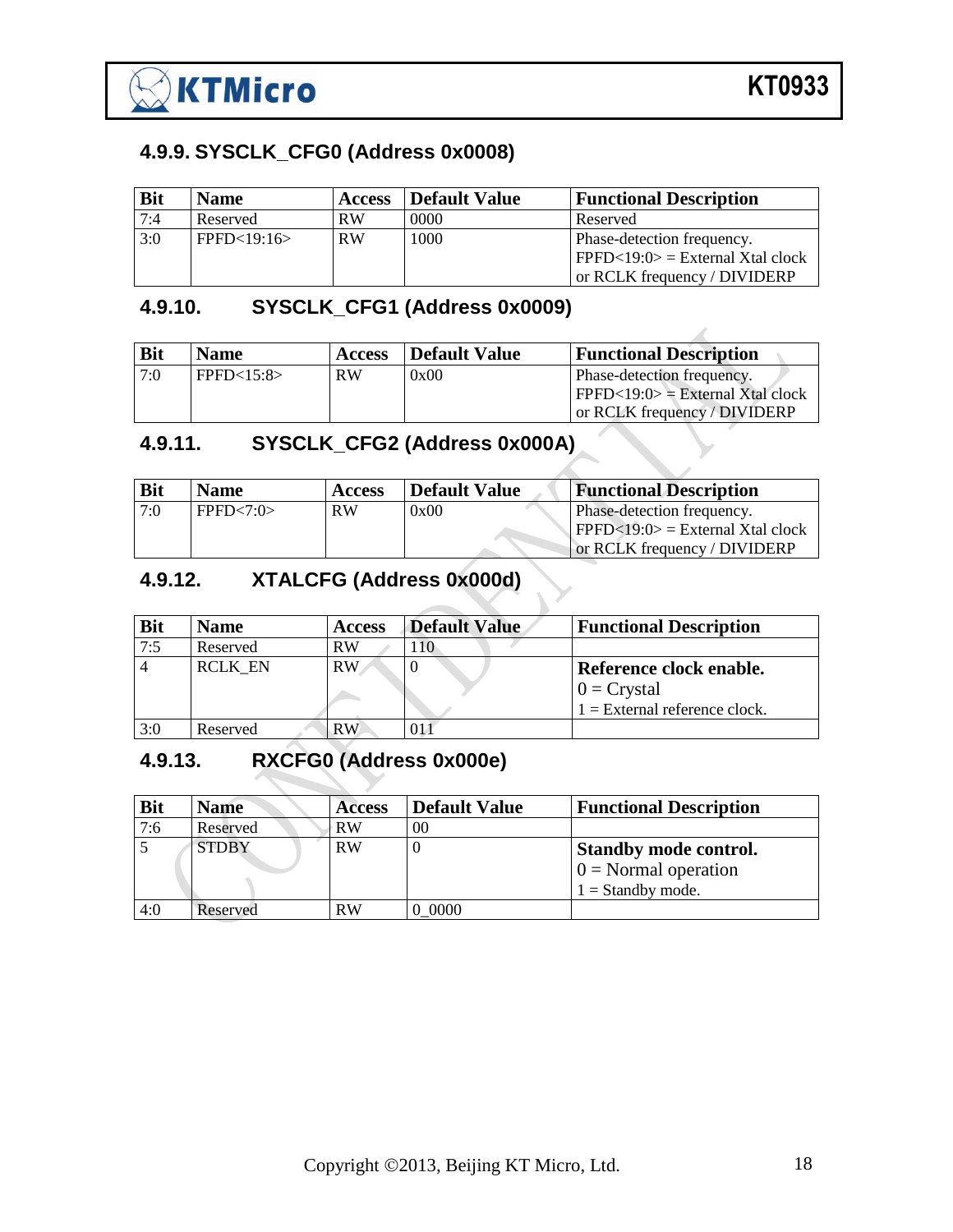

#### <span id="page-18-0"></span>**4.9.14. RXCFG1 (Address 0x000f)**

| 7:5                                         |             |           | <b>Default Value</b> | <b>Functional Description</b> |
|---------------------------------------------|-------------|-----------|----------------------|-------------------------------|
|                                             | Reserved    | R         | 000                  |                               |
| 4:0                                         | VOLUME<4:0> | <b>RW</b> | 1 1111               | Volume control bits:          |
|                                             |             |           |                      | $11111 = 0dB$                 |
|                                             |             |           |                      | $11110 = -2dB$                |
|                                             |             |           |                      | $11101 = -4dB$                |
|                                             |             |           |                      | .                             |
|                                             |             |           |                      | $00010 = -58dB$               |
|                                             |             |           |                      | $00001 = -60dB$               |
|                                             |             |           |                      | $00000 = \text{mute}$         |
| <b>BANDCFG3 (Address 0x0019)</b><br>4.9.15. |             |           |                      |                               |

#### <span id="page-18-1"></span>**4.9.15. BANDCFG3 (Address 0x0019)**

| <b>Bit</b> | <b>Name</b>        | <b>Access</b> | <b>Default Value</b> | <b>Functional Description</b>       |
|------------|--------------------|---------------|----------------------|-------------------------------------|
| 7:5        | AM SMUTE M         | <b>RW</b>     | $\theta$             | The total attenuation of volume can |
|            | $IN_GAIN < 2:0>$   |               |                      | be configured:                      |
|            |                    |               |                      | $000 = -9dB$                        |
|            |                    |               |                      | $001 = -12dB$                       |
|            |                    |               |                      | $010 = -15dB$                       |
|            |                    |               |                      | $011 = -18dB$                       |
|            |                    |               |                      | $100 = -21dB$                       |
|            |                    |               |                      | $101 = -24dB$                       |
|            |                    |               |                      | $110 = -27dB$                       |
|            |                    |               |                      | $111 = -30dB$                       |
| 4:2        | FM SMUTE MI        | <b>RW</b>     | $\Omega$             | The total attenuation of volume can |
|            | $N$ GAIN < $2:0$ > |               |                      | be configured:                      |
|            |                    |               |                      | $000 = -9dB$                        |
|            |                    |               |                      | $001 = -12dB$                       |
|            |                    |               |                      | $010 = -15dB$                       |
|            |                    |               |                      | $011 = -18dB$                       |
|            |                    |               |                      | $100 = -21dB$                       |
|            |                    |               |                      | $101 = -24dB$                       |
|            |                    |               |                      | $110 = -27dB$                       |
|            |                    |               |                      | $111 = -30dB$                       |
| 1:0        | Reserved           | RW            | 00                   |                                     |

# <span id="page-18-2"></span>**4.9.16. MUTECFG0 (Address 0x001a)**

| <b>Bit</b> | <b>Name</b>   | <b>Access</b> | <b>Default Value</b> | <b>Functional Description</b> |
|------------|---------------|---------------|----------------------|-------------------------------|
|            | FM DSMUTE     | <b>RW</b>     | O                    | <b>FM Softmute Disable</b>    |
|            |               |               |                      | $0 = FM$ softmute enable      |
|            |               |               |                      | $1 = FM$ softmute disable     |
|            | AM DSMUTE     | <b>RW</b>     | $\theta$             | AM Softmute Disable           |
|            |               |               |                      | $0 = AM$ softmute enable      |
|            |               |               |                      | $1 = AM$ softmute disable     |
|            | <b>DMUTER</b> | <b>RW</b>     |                      | Right channel mute control    |
|            |               |               |                      | $0 =$ Mute enable             |
|            |               |               |                      | $1 =$ Mute disable            |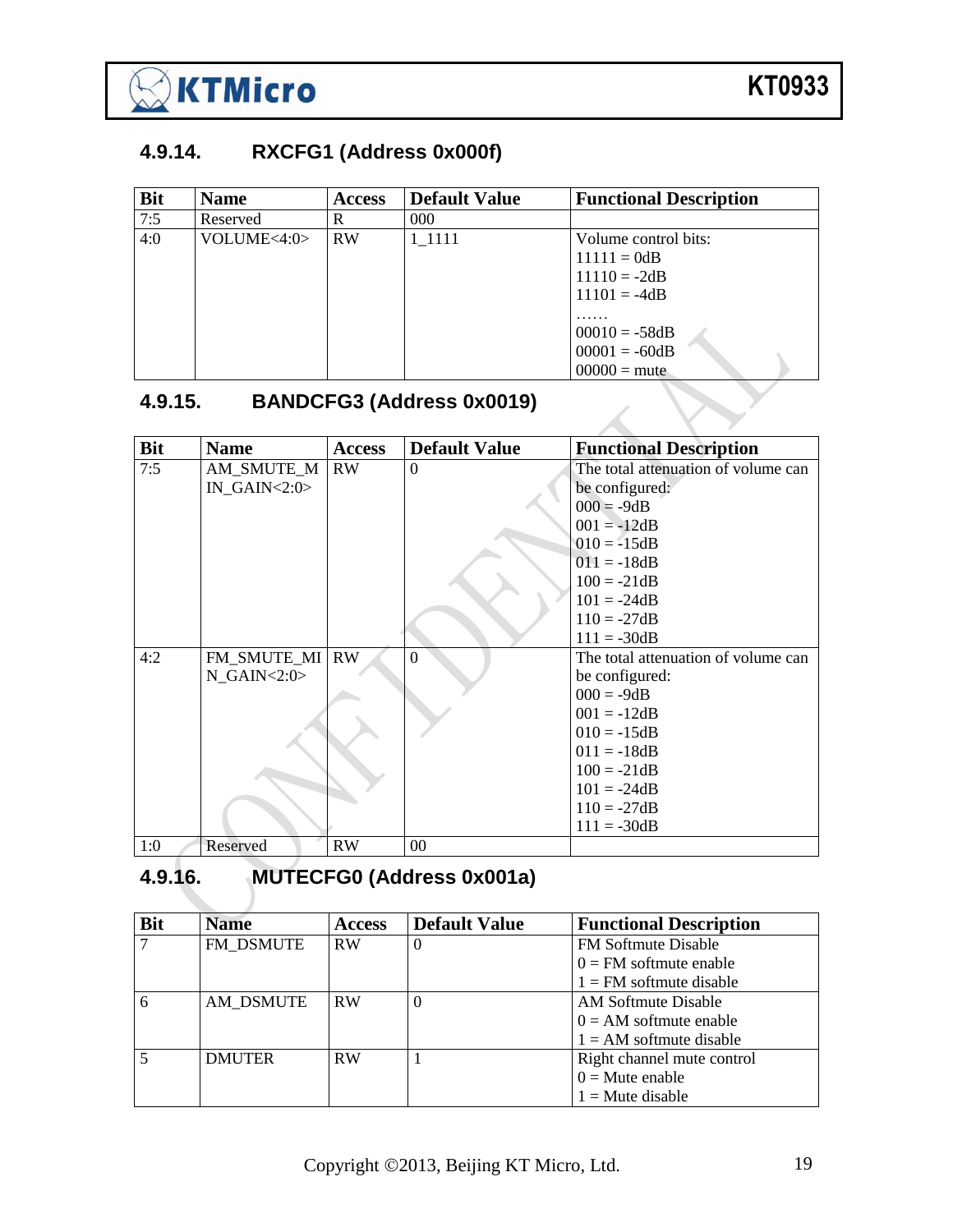

| <b>Bit</b> | <b>Name</b>   | <b>Access</b> | <b>Default Value</b> | <b>Functional Description</b> |
|------------|---------------|---------------|----------------------|-------------------------------|
|            | <b>DMUTEL</b> | <b>RW</b>     |                      | Left channel mute control     |
|            |               |               |                      | $10 =$ Mute enable            |
|            |               |               |                      | $1 =$ Mute disable            |
| 3:0        | Reserved      |               | 1000                 |                               |

#### <span id="page-19-0"></span>**4.9.17. G38KCFG0 (Address 0x001b)**

| <b>Bit</b>     | <b>Name</b>            | <b>Access</b> | <b>Default Value</b> | <b>Functional Description</b> |
|----------------|------------------------|---------------|----------------------|-------------------------------|
| 7:3            | Reserved               | <b>RW</b>     | 0000 0               |                               |
| $\overline{2}$ | <b>POWERON FINI RW</b> |               |                      | Power On Flow Finish Flag     |
|                | <b>SH</b>              |               |                      | $0 =$ Initialization          |
|                |                        |               |                      | $1 =$ Finish                  |
| 1:0            | Reserved               | <b>RW</b>     |                      |                               |

## <span id="page-19-1"></span>**4.9.18. SOFTMUTE0 (Address 0x001d)**

| <b>Bit</b> | <b>Name</b>     | <b>Access</b> | <b>Default Value</b> | <b>Functional Description</b> |
|------------|-----------------|---------------|----------------------|-------------------------------|
|            | Reserved        | <b>RW</b>     |                      |                               |
| 6:0        | AM SMUTE ST IRW |               |                      |                               |
|            | $ART$ RSSI<6:0> |               |                      |                               |

## <span id="page-19-2"></span>**4.9.19. SOFTMUTE1 (Address 0x001e)**

| <b>Bit</b> | <b>Name</b>     | <b>Access</b> | <b>Default Value</b> | <b>Functional Description</b> |
|------------|-----------------|---------------|----------------------|-------------------------------|
| 7:3        | Reserved        | <b>RW</b>     | 0000 0               |                               |
| 2:0        | AM_SMUTE_SL     | <b>RW</b>     | $\Omega$             | The attenuation slope can be. |
|            | OPE_RSSI< $2:0$ |               |                      | configured                    |
|            |                 |               |                      | $000=4$                       |
|            |                 |               |                      | $001 = 3$                     |
|            |                 |               |                      | $010=2$                       |
|            |                 |               |                      | $011=1$                       |
|            |                 |               |                      | $100=1/2$                     |
|            |                 |               |                      | $101 = 1/3$                   |
|            |                 |               |                      | $110=1/4$                     |
|            |                 |               |                      | $111=0$                       |

## <span id="page-19-3"></span>**4.9.20. SOFTMUTE2 (Address 0x001f)**

| <b>Bit</b> | <b>Name</b>       | <b>Access</b> | <b>Default Value</b> | <b>Functional Description</b>      |
|------------|-------------------|---------------|----------------------|------------------------------------|
|            | Reserved          | <b>RW</b>     | $\theta$             |                                    |
| 6:4        | FM SMUTE ST       | <b>RW</b>     | $\theta$             | The attenuation start level can be |
|            | ART RSSI< $2:0$ > |               |                      | configured throgh                  |
|            |                   |               |                      | $000 = 22$ dBuVEMF                 |
|            |                   |               |                      | $001 = 20$ dBuVEMF                 |
|            |                   |               |                      | $010=18$ dBuVEMF                   |
|            |                   |               |                      | $011=16$ dBuVEMF                   |
|            |                   |               |                      | $100=14$ dBuVEMF                   |
|            |                   |               |                      | $101 = 12$ dBuVEMF                 |
|            |                   |               |                      | $110=10$ dBuVEMF                   |
|            |                   |               |                      | $111 = 8$ dBuVEMF                  |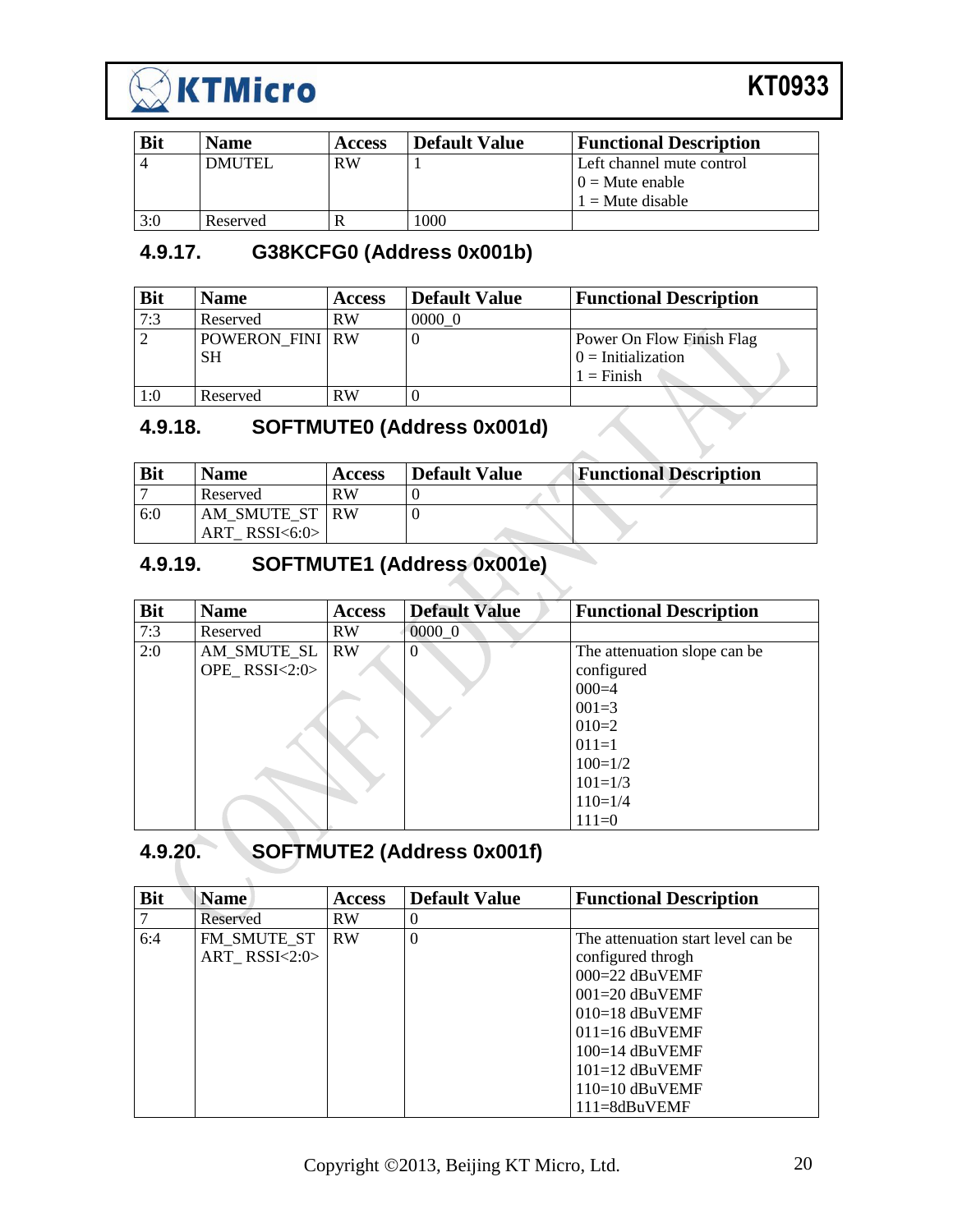

| 3   | Reserved      | <b>RW</b> | $\boldsymbol{0}$ |                              |
|-----|---------------|-----------|------------------|------------------------------|
| 2:0 | FM_SMUTE_SL   | <b>RW</b> | $\overline{0}$   | The attenuation slope can be |
|     | OPE_RSSI<2:0> |           |                  | configured                   |
|     |               |           |                  | $000=4$                      |
|     |               |           |                  | $001 = 3$                    |
|     |               |           |                  | $010=2$                      |
|     |               |           |                  | $011=1$                      |
|     |               |           |                  | $100=1/2$                    |
|     |               |           |                  | $101 = 1/3$                  |
|     |               |           |                  | $110=1/4$                    |
|     |               |           |                  | $111=0$                      |

## <span id="page-20-0"></span>**4.9.21. SOFTMUTE3 (Address 0x0020)**

| <b>Bit</b> | <b>Name</b>                   | <b>Access</b> | Default Value | <b>Functional Description</b> |
|------------|-------------------------------|---------------|---------------|-------------------------------|
|            | Reserved                      | <b>RW</b>     |               |                               |
| 6:0        | AM SMUTE ST<br>$ART$ SNR<6:0> | <b>RW</b>     |               |                               |

# <span id="page-20-1"></span>**4.9.22. SOFTMUTE4 (Address 0x0021)**

| <b>Bit</b>     | <b>Name</b>    | <b>Access</b> | <b>Default Value</b> | <b>Functional Description</b> |
|----------------|----------------|---------------|----------------------|-------------------------------|
| $\overline{7}$ | Reserved       | RW            | $\boldsymbol{0}$     |                               |
| 6:4            | AM_SMUTE_SL    | RW            | $\overline{0}$       | The attenuation slope can be  |
|                | OPE_SNR< $2:0$ |               |                      | configured                    |
|                |                |               |                      | $000=4$                       |
|                |                |               |                      | $001 = 3$                     |
|                |                |               |                      | $010=2$                       |
|                |                |               |                      | $011=1$                       |
|                |                |               |                      | $100=1/2$                     |
|                |                |               |                      | $101 = 1/3$                   |
|                |                |               |                      | $110=1/4$                     |
|                |                |               |                      | $111=0$                       |
| 3              | Reserved       | RW            | $\overline{0}$       |                               |
| 2:0            | FM_SMUTE_SL    | <b>RW</b>     | $\overline{0}$       | The attenuation slope can be  |
|                | OPE_SNR<2:0>   |               |                      | configured                    |
|                |                |               |                      | $000=4$                       |
|                |                |               |                      | $001 = 3$                     |
|                |                |               |                      | $010=2$                       |
|                |                |               |                      | $011=1$                       |
|                |                |               |                      | $100=1/2$                     |
|                |                |               |                      | $101 = 1/3$                   |
|                |                |               |                      | $110=1/4$                     |
|                |                |               |                      | $111=0$                       |

#### <span id="page-20-2"></span>**4.9.23. SOFTMUTE5 (Address 0x0022)**

| <b>Bit</b> | <b>Name</b>                           | <b>Access</b> | <b>Default Value</b> | <b>Functional Description</b> |
|------------|---------------------------------------|---------------|----------------------|-------------------------------|
| 7:6        | Reserved                              | RW            |                      |                               |
| 5:0        | <b>FM SMUTE ST</b><br>ART SNR $<5:0>$ | <b>RW</b>     |                      | FM softmute                   |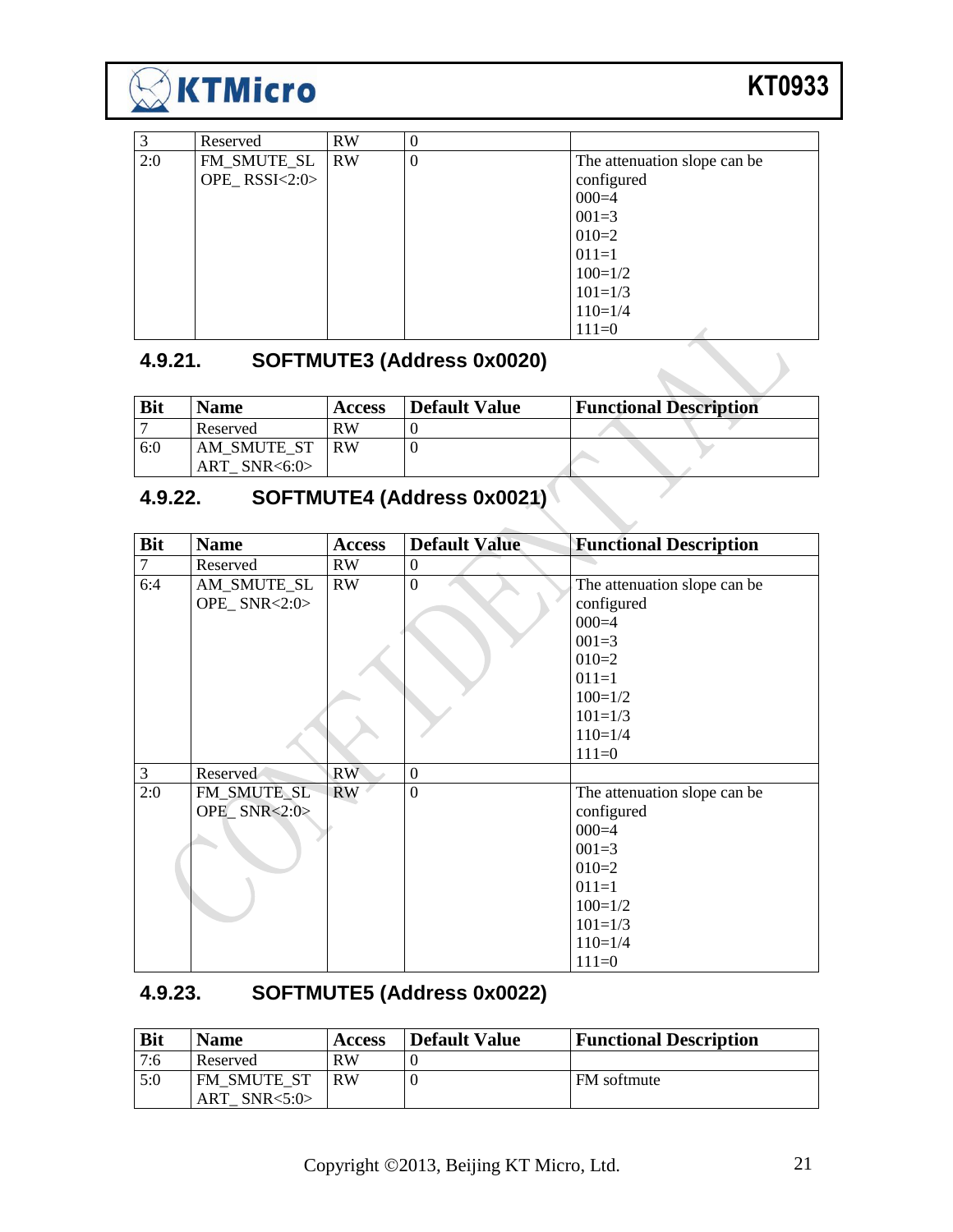

 $\sum$ 

#### <span id="page-21-0"></span>**4.9.24. SOUNDCFG (Address 0x0028)**

| <b>Bit</b> | <b>Name</b> | <b>Access</b> | <b>Default Value</b> | <b>Functional Description</b>                                                                                       |
|------------|-------------|---------------|----------------------|---------------------------------------------------------------------------------------------------------------------|
| 7:6        | Reserved    | R             | 00                   |                                                                                                                     |
| 5:4        | BASS<1:0>   | <b>RW</b>     | $00\,$               | Bass boost effect mode selection<br>$00 = Bypass$<br>$01 = 9.4$ dB@70Hz<br>$10 = 13.3dB@70Hz$<br>$11 = 18.2dB@70Hz$ |
| 3:0        | Reserved    | <b>RW</b>     | 1101                 |                                                                                                                     |

#### <span id="page-21-1"></span>**4.9.25. FLT\_CFG (Address 0x0029)**

| <b>Bit</b> | <b>Name</b>     | <b>Access</b> | <b>Default Value</b> | <b>Functional Description</b>                                    |
|------------|-----------------|---------------|----------------------|------------------------------------------------------------------|
| 7:5        | Reserved        | <b>RW</b>     | 000                  |                                                                  |
|            | <b>BLND MOD</b> | RW            |                      | <b>Blend Mode Selection</b><br>$0 =$ RSSI mode<br>$1 = SNR$ mode |
| 3:0        | Reserved        |               | 00000                |                                                                  |

## <span id="page-21-2"></span>**4.9.26. DSPCFG0 (Address 0x002a)**

| <b>Bit</b> | <b>Name</b>         | <b>Access</b> | <b>Default Value</b> | <b>Functional Description</b>      |
|------------|---------------------|---------------|----------------------|------------------------------------|
|            | Reserved            | <b>RW</b>     | $\theta$             | Reserved                           |
| 6:4        | FM GAIN $<$ 2:0 $>$ | <b>RW</b>     | 000                  | Audio gain for FM audio processor. |
|            |                     |               |                      | $000 = 0dB$                        |
|            |                     |               |                      | $001 = 3.5dB$                      |
|            |                     |               |                      | $010 = 6dB$                        |
|            |                     |               |                      | $011 = 9.5dB$                      |
|            |                     |               |                      | $100 = -2.5dB$                     |
|            |                     |               |                      | $101 = -3.66dB$                    |
|            |                     |               |                      | $110 = -6dB$                       |
|            |                     |               |                      | $111 = -8.5dB$                     |
| 3:0        | Reserved            | <b>RW</b>     | 0000                 |                                    |

# <span id="page-21-3"></span>**4.9.27. DSPCFG1 (Address 0x002b)**

| <b>Bit</b> | <b>Name</b>  | <b>Access</b> | <b>Default Value</b> | <b>Functional Description</b>                 |
|------------|--------------|---------------|----------------------|-----------------------------------------------|
|            | <b>MONO</b>  | <b>RW</b>     | $\theta$             | Mono Selection                                |
|            |              |               |                      | $0 =$ Stereo                                  |
|            |              |               |                      | $1 =$ Force mono                              |
| 6:4        | Reserved     | <b>RW</b>     | 0 <sup>0</sup>       |                                               |
| 3          | DE           | <b>RW</b>     | $\theta$             | <b>Time</b><br>De-emphasis<br><b>Constant</b> |
|            |              |               |                      | Selection.                                    |
|            |              |               |                      | $0 = 75$ us. Used in USA.                     |
|            |              |               |                      | $1 = 50$ us. Used in Europe,                  |
|            |              |               |                      | Australia, Japan.                             |
| 2:1        | Reserved     | <b>RW</b>     | 0 <sup>0</sup>       |                                               |
| $\Omega$   | <b>DBLND</b> | <b>RW</b>     | $\theta$             | <b>Blend Disable</b>                          |
|            |              |               |                      | $0 =$ Blend enable                            |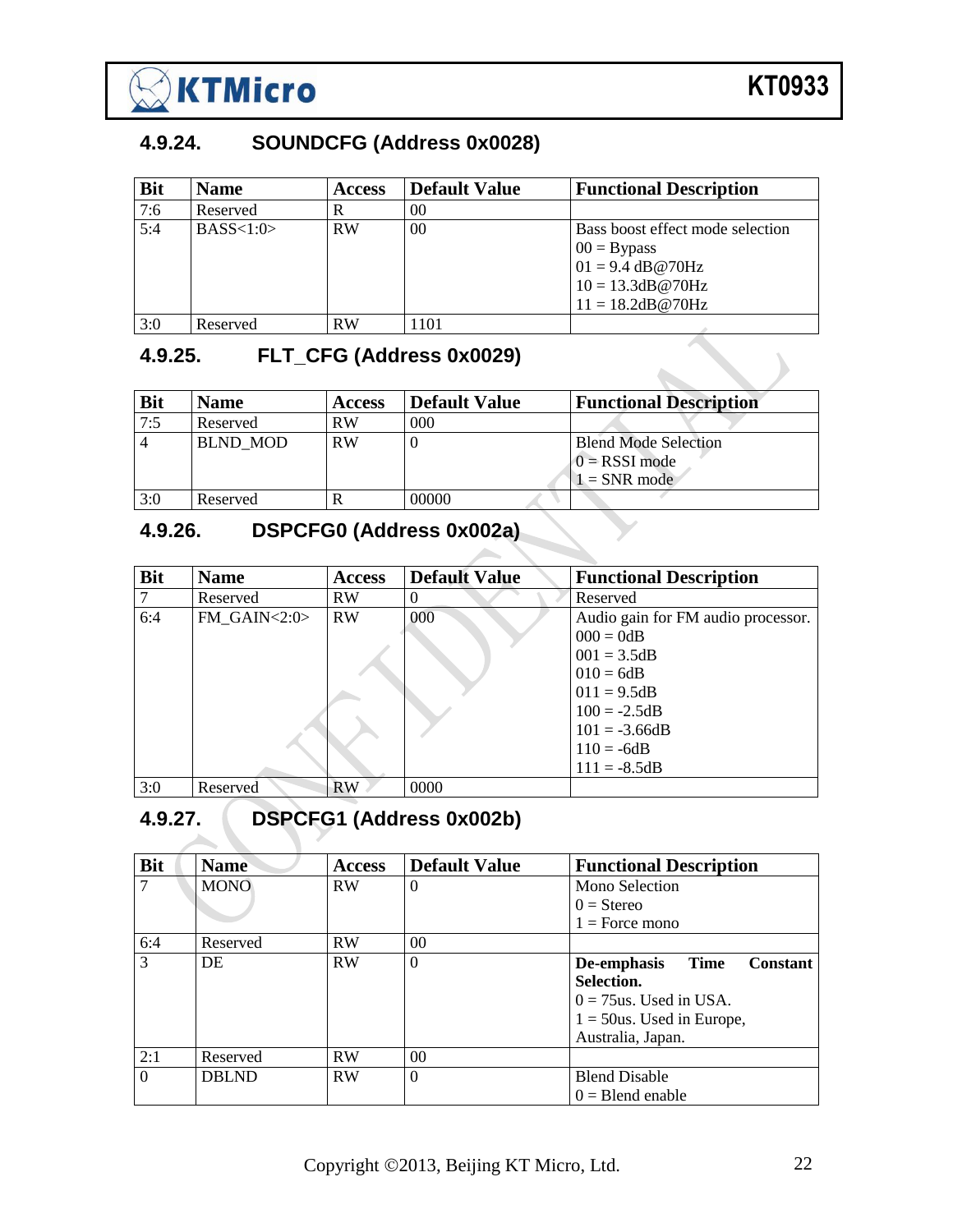

| <b>Bit</b> | <b>Name</b> | <b>Access</b> | Default Value | <b>Functional Description</b> |
|------------|-------------|---------------|---------------|-------------------------------|
|            |             |               |               | $1 =$ Blend disable           |

## <span id="page-22-0"></span>**4.9.28. DSPCFG2 (Address 0x002c)**

| <b>Bit</b> | <b>Name</b>         | <b>Access</b> | <b>Default Value</b> | <b>Functional Description</b>            |
|------------|---------------------|---------------|----------------------|------------------------------------------|
| 7:4        | <b>BLND START</b>   | RW            | 0000                 | 0000=8dbuVEMF                            |
|            | RSSI < 3:0>         |               |                      | 0001=10dbuVEMF                           |
|            |                     |               |                      | 0010=12dbuVEMF                           |
|            |                     |               |                      | $0011 = 14$ dbuVEMF                      |
|            |                     |               |                      | $0100=16$ dbu $VEMF$                     |
|            |                     |               |                      | $0101 = 18$ dbuVEMF                      |
|            |                     |               |                      | 0110=20dbuVEMF                           |
|            |                     |               |                      | $0111 = 22$ dbuVEMF                      |
|            |                     |               |                      | 1000=24dbuVEMF                           |
|            |                     |               |                      | 1001=26dbuVEMF                           |
|            |                     |               |                      | $1010 = 28$ dbuVEMF                      |
|            |                     |               |                      | 1011=30dbuVEMF                           |
|            |                     |               |                      | 1100=32dbuVEMF                           |
|            |                     |               |                      | $1101 = 34$ dbuVEMF                      |
|            |                     |               |                      | $1110 = 36$ dbuVEMF                      |
|            |                     |               |                      | 1111=38dbuVEMF                           |
| 3:0        | <b>BLND_STOP_RS</b> | RW            | 0000                 | 0000=8dbuVEMF                            |
|            | SI < 3:0>           |               |                      | $0001 = 10$ dbuVEMF                      |
|            |                     |               |                      | 0010=12dbuVEMF                           |
|            |                     |               |                      | $0011 = 14$ dbuVEMF                      |
|            |                     |               |                      | 0100=16dbuVEMF                           |
|            |                     |               |                      | $0101 = 18$ dbuVEMF                      |
|            |                     |               |                      | $0110=20$ dbuVEMF<br>$0111 = 22$ dbuVEMF |
|            |                     |               |                      | 1000=24dbuVEMF                           |
|            |                     |               |                      | $1001 = 26$ dbuVEMF                      |
|            |                     |               |                      | 1010=28dbuVEMF                           |
|            |                     |               |                      | 1011=30dbuVEMF                           |
|            |                     |               |                      | $1100 = 32$ dbuVEMF                      |
|            |                     |               |                      | $1101 = 34$ dbuVEMF                      |
|            |                     |               |                      | 1110=36dbuVEMF                           |
|            |                     |               |                      | 1111=38dbuVEMF                           |

## <span id="page-22-1"></span>**4.9.29. DSPCFG6 (Address 0x0030)**

| <b>Bit</b> | <b>Name</b>      | <b>Access</b> | <b>Default Value</b> | <b>Functional Description</b> |
|------------|------------------|---------------|----------------------|-------------------------------|
| 7:5        | Reserved         | <b>RW</b>     | 101                  |                               |
| 4:0        | FM RSSI BIAS< RW |               | 0 0000               | $10000 = -16dB$               |
|            | 4:0>             |               |                      | $10001 = -15dB$               |
|            |                  |               |                      | .                             |
|            |                  |               |                      | $11110 = -2dB$                |
|            |                  |               |                      | $11111 = -1dB$                |
|            |                  |               |                      | $00000 = 0dB$                 |
|            |                  |               |                      | $00001 = 1dB$                 |
|            |                  |               |                      | .                             |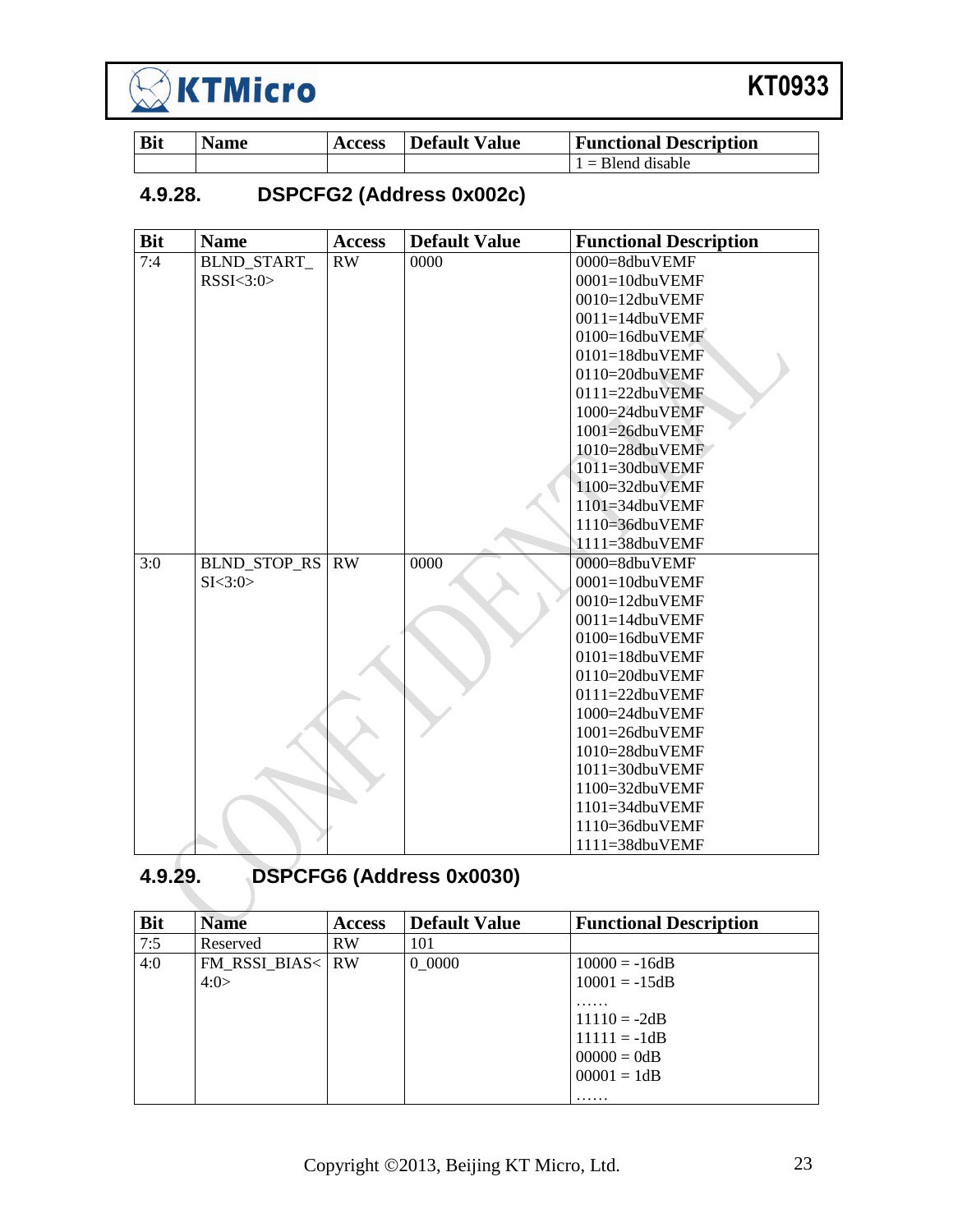

## <span id="page-23-0"></span>**4.9.30. EMC\_CFG0 (Address 0x0031)**

| <b>Bit</b> | <b>Name</b> | <b>Access</b> | <b>Default Value</b> | <b>Functional Description</b> |
|------------|-------------|---------------|----------------------|-------------------------------|
| 7:6        | Reserved    | <b>RW</b>     | O I                  |                               |
| -5         | EMC EN      | <b>RW</b>     |                      | EMC enable.                   |
|            |             |               |                      | $0 = Disable.$                |
|            |             |               |                      | $1 =$ Enable.                 |
| 4:0        | Reserved    | <b>RW</b>     | 1011                 |                               |

 $01111 = 15dB$ 

 $\sim$ 

# <span id="page-23-1"></span>**4.9.31. DSPCFG7 (Address 0x0034)**

| <b>Bit</b> | <b>Name</b>                         | <b>Access</b> | <b>Default Value</b> | <b>Functional Description</b>                                        |
|------------|-------------------------------------|---------------|----------------------|----------------------------------------------------------------------|
| 7:6        | Reserved                            |               |                      |                                                                      |
| 5:0        | <b>BLEND START RW</b><br>SNR < 5:0> |               |                      | When the starting value meets the<br>ending value, that is separated |
|            |                                     |               |                      | immediately.                                                         |

# <span id="page-23-2"></span>**4.9.32. DSPCFG8 (Address 0x0035)**

| <b>Bit</b> | <b>Name</b>     | <b>Access</b> | <b>Default Value</b> | <b>Functional Description</b>     |
|------------|-----------------|---------------|----------------------|-----------------------------------|
| 7:6        | Reserved        |               |                      |                                   |
| 5:0        | BLEND_STOP_S RW |               |                      | When the starting value meets the |
|            | NR < 5:0>       |               |                      | ending value, that is separated   |
|            |                 |               |                      | immediately.                      |

## <span id="page-23-3"></span>**4.9.33. AFC2 (Address 0x003e)**

| <b>Bit</b> | <b>Name</b> | <b>Access</b> | <b>Default Value</b> | <b>Functional Description</b>                |
|------------|-------------|---------------|----------------------|----------------------------------------------|
| 7          | Reserved    | RW            | 0                    |                                              |
| 6          | FM AFCD     | <b>RW</b>     | $\theta$             | AFC disable control bit                      |
|            |             |               |                      | $0 = AFC$ enable                             |
|            |             |               |                      | $1 = AFC$ disable                            |
| 5:3        | Reserved    | <b>RW</b>     | 000                  |                                              |
| 2:0        | FM TH AFC   | <b>RW</b>     | 111                  | Programmable threshold for FM                |
|            | <2:0>       |               |                      | AFC $\triangle$ F digital IF offset that can |
|            |             |               |                      | be adjusted in FM mode.                      |
|            |             |               |                      | $000 = 5k$                                   |
|            |             |               |                      | $001 = 15k$                                  |
|            |             |               |                      | $010 = 25k$                                  |
|            |             |               |                      | $011 = 35k$                                  |
|            |             |               |                      | $100 = 50k$                                  |
|            |             |               |                      | $101 = 100k$                                 |
|            |             |               |                      | $110 = 150k$                                 |
|            |             |               |                      | $111 = 200k$                                 |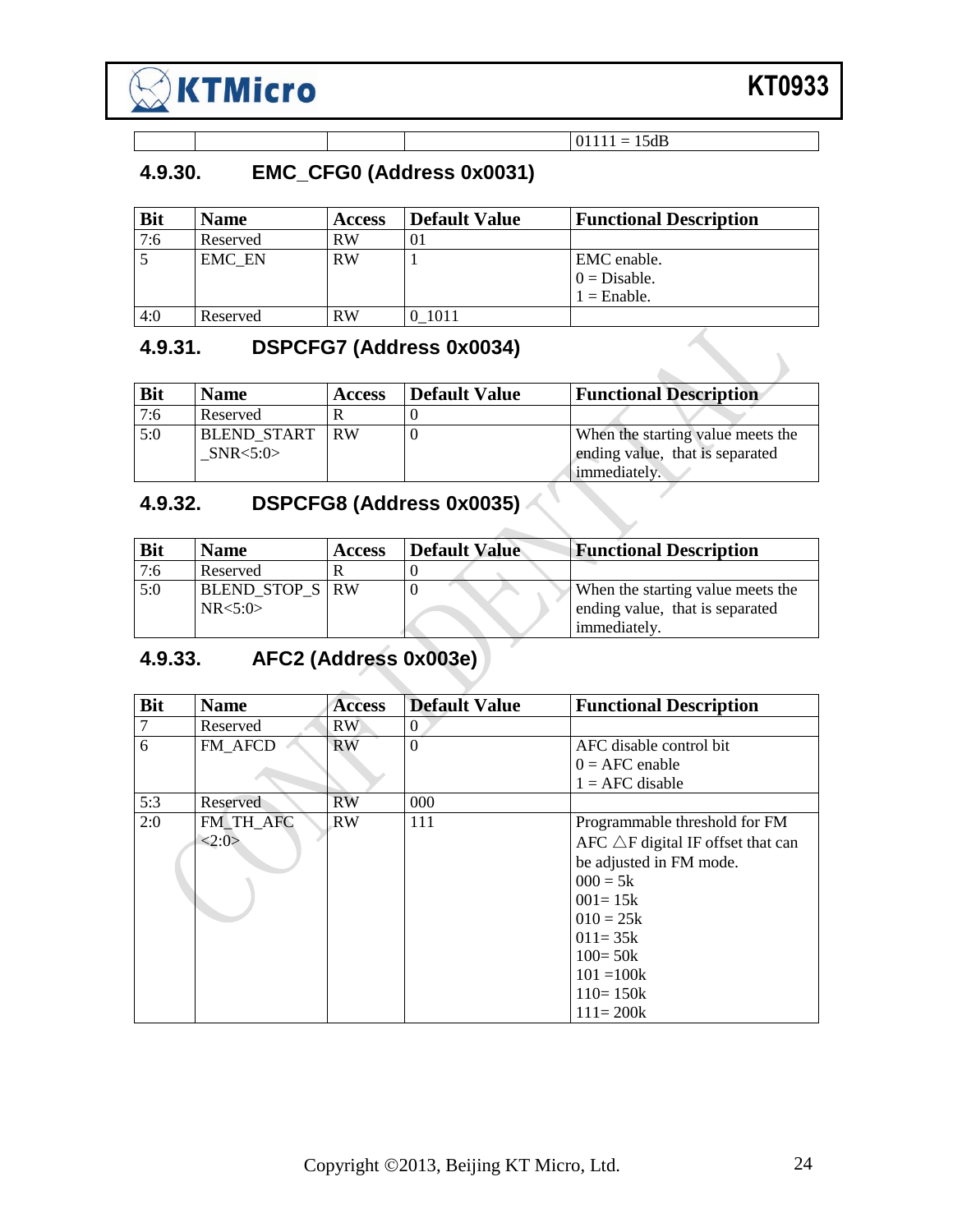

#### <span id="page-24-0"></span>**4.9.34. AFC3 (Address 0x003f)**

| <b>Bit</b> | <b>Name</b> | <b>Access</b> | <b>Default Value</b> | <b>Functional Description</b> |
|------------|-------------|---------------|----------------------|-------------------------------|
|            | Reserved    | <b>RW</b>     | $\Omega$             |                               |
| 6          | AM AFCD     | RW            | $\theta$             | AFC disable control bit       |
|            |             |               |                      | $0 = AFC$ enable              |
|            |             |               |                      | $1 = AFC$ disable             |
| 5:3        | Reserved    | <b>RW</b>     | 000                  |                               |
| 2:0        | AM_TH_AFC   | RW            | 000 <sub>0</sub>     | AM AFC Threshold.             |
|            | 2:0>        |               |                      | $000 = 23*2^2$                |
|            |             |               |                      | $001 = 39*2^{2}$              |
|            |             |               |                      | $010 = 47*2^2$                |
|            |             |               |                      | $011 = 63*2^{2}$              |
|            |             |               |                      | $100 = 78*2^{2}$              |
|            |             |               |                      | $101 = 94*2^2$                |
|            |             |               |                      | $110 = 117*2^{\circ}7$        |
|            |             |               |                      | $111 = 127*22$                |

**Contract Contract Contract Contract Contract Contract Contract Contract Contract Contract Contract Contract C** 

# <span id="page-24-1"></span>**4.9.35. ANACFG (Address 0x004e)**

| <b>Bit</b>     | <b>Name</b>       | <b>Access</b>   | <b>Default Value</b> | <b>Functional Description</b> |
|----------------|-------------------|-----------------|----------------------|-------------------------------|
| 7:6            | Reserved          | <b>RW</b>       | $00\,$               |                               |
| 5:4            | DEPOP_TC          | <b>RW</b>       | $00\,$               | De-pop time constant.         |
|                | <1:0>             |                 |                      | $00 = 250$ ms                 |
|                |                   |                 |                      | $01 = 500$ ms                 |
|                |                   |                 |                      | $10 = 750$ ms                 |
|                |                   |                 |                      | $11 = 1s$                     |
| $\overline{3}$ | Reserved          | RW <sup>®</sup> | $\theta$             |                               |
| 2:0            | <b>AUDV DCLVL</b> | <b>RW</b>       | 101                  | Audio Output Common Voltage:  |
|                | 2:0>              |                 |                      | $000 = 0.85v$                 |
|                |                   |                 |                      | $001=0.91v$                   |
|                |                   |                 |                      | $010 = 1.05v$                 |
|                |                   |                 |                      | $011 = 1.15v$                 |
|                |                   |                 |                      | $100 = 1.20v$                 |
|                |                   |                 |                      | $101 = 1.35v$                 |
|                |                   |                 |                      | $110 = 1.50v$                 |
|                |                   |                 |                      | $111=1.60v$                   |

## <span id="page-24-2"></span>**4.9.36. AMCALI0 (Address 0x0055)**

| <b>Bit</b> | <b>Name</b>   | <b>Access</b> | <b>Default Value</b> | <b>Functional Description</b>                               |
|------------|---------------|---------------|----------------------|-------------------------------------------------------------|
| 7:3        | Reserved      | <b>RW</b>     | 0000 0               |                                                             |
| 2:0        | AM $Q < 2:0>$ | <b>RW</b>     | 100                  | AM Antenna Q factor control<br>$000 =$ Minimum Q factor<br> |
|            |               |               |                      | $111 =$ Maximum Q factor                                    |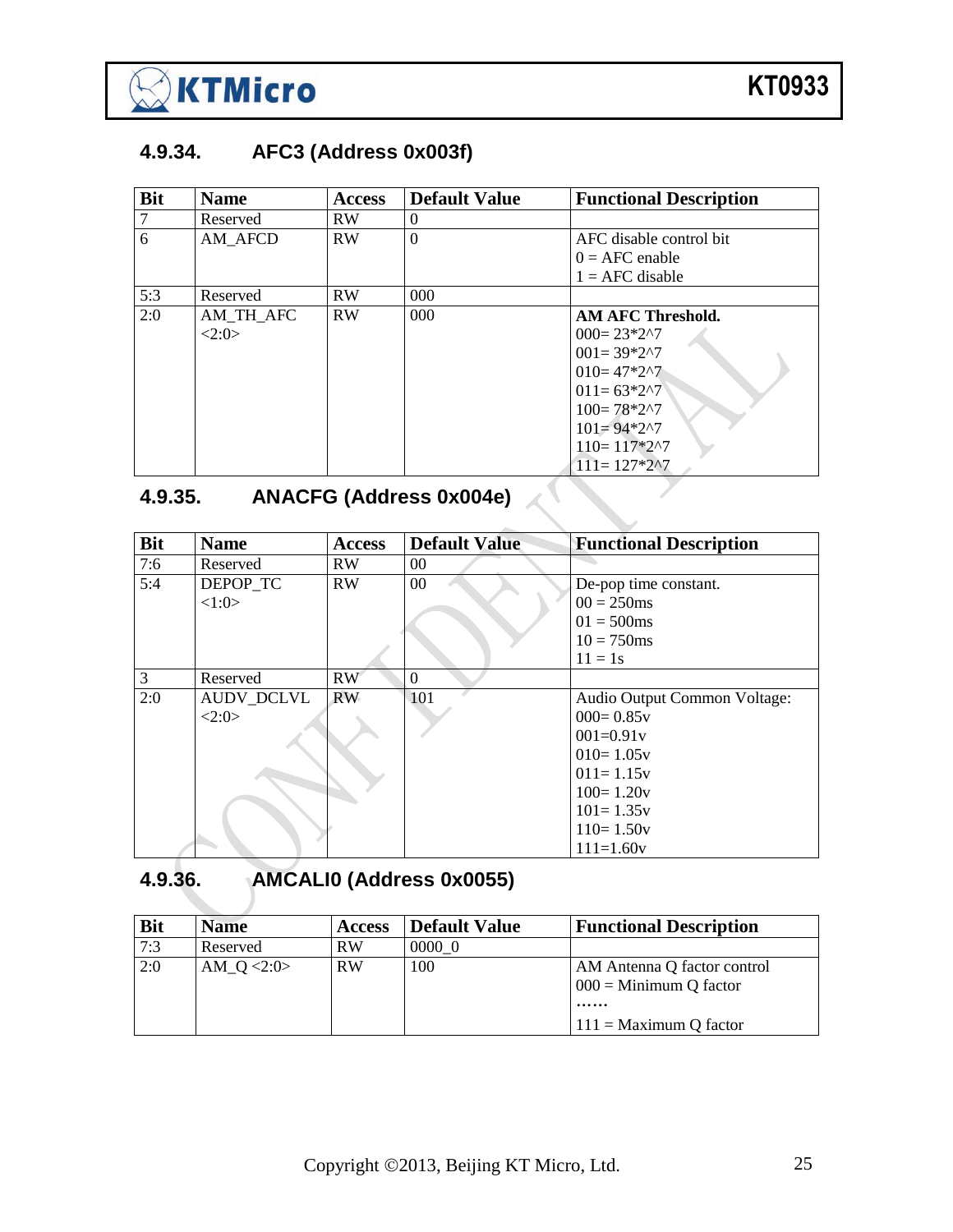

#### <span id="page-25-0"></span>**4.9.37. AMDSP0 (Address 0x0062)**

| <b>Bit</b> | <b>Name</b>         | <b>Access</b> | <b>Default Value</b> | <b>Functional Description</b>      |
|------------|---------------------|---------------|----------------------|------------------------------------|
| 7:4        | AM GAIN $<$ 3:0 $>$ | <b>RW</b>     | 0110                 | Audio gain for AM<br>audio         |
|            |                     |               |                      | processor.                         |
|            |                     |               |                      | $0000 = 6dB$                       |
|            |                     |               |                      | $0001 = 3dB$                       |
|            |                     |               |                      | $0010 = 0dB$                       |
|            |                     |               |                      | $0011 = -3dB$                      |
|            |                     |               |                      | $0100 = -6dB$                      |
|            |                     |               |                      | $0101 = -9dB$                      |
|            |                     |               |                      | $0110 = -12dB$                     |
|            |                     |               |                      | $0111 = -15dB$                     |
|            |                     |               |                      | $1000 = -18dB$                     |
| 3          | Reserved            | $\mathbb{R}$  | $\overline{0}$       |                                    |
| 2:0        | FLT $SEL < 2:0>$    | <b>RW</b>     | 001                  | <b>AM Channel Filter Bandwidth</b> |
|            |                     |               |                      | Selection,                         |
|            |                     |               |                      | $000=1.2KHz$                       |
|            |                     |               |                      | $001 = 2.4KHz$                     |
|            |                     |               |                      | $010=3.6KHz$                       |
|            |                     |               |                      | $011 = 4.8KHz$                     |
|            |                     |               |                      | $100=6.0KHz$                       |

# <span id="page-25-1"></span>**4.9.38. AMDSP1 (Address 0x0063)**

| <b>Bit</b> | <b>Name</b>  | <b>Access</b>   | Default Value | <b>Functional Description</b> |
|------------|--------------|-----------------|---------------|-------------------------------|
| 7:5        | Reserved     | <b>RW</b>       | 000           |                               |
| 4:0        | AM RSSI BIAS | RW <sup>1</sup> | 0000          | AM RSSI offset                |
|            | 4:0>         |                 |               |                               |

 $\blacktriangleright$ 

## <span id="page-25-2"></span>**4.9.39. AMDSP4 (Address 0x0066)**

| <b>Bit</b> | <b>Name</b> | <b>Access</b> | <b>Default Value</b> | <b>Functional Description</b> |
|------------|-------------|---------------|----------------------|-------------------------------|
| 7:3        | Reserved    | R             | 0001 0               |                               |
| 2:0        | AM SNR MODE | <b>RW</b>     | $000 -$              | AM SNR Mode Selection:        |
|            | SEL < 2:0   |               |                      | $000 = AM$ SNR MODE1          |
|            |             |               |                      | $001 = AM$ SNR MODE2          |
|            |             |               |                      | 010= AM SNR MODE2             |
|            |             |               |                      | $011 = AM$ _SNR_MODE2         |
|            |             |               |                      | $100 =$ Reserved              |
|            |             |               |                      | $101 =$ Reserved              |
|            |             |               |                      | $110=$ Reserved               |
|            |             |               |                      | $111:=$ Reserved              |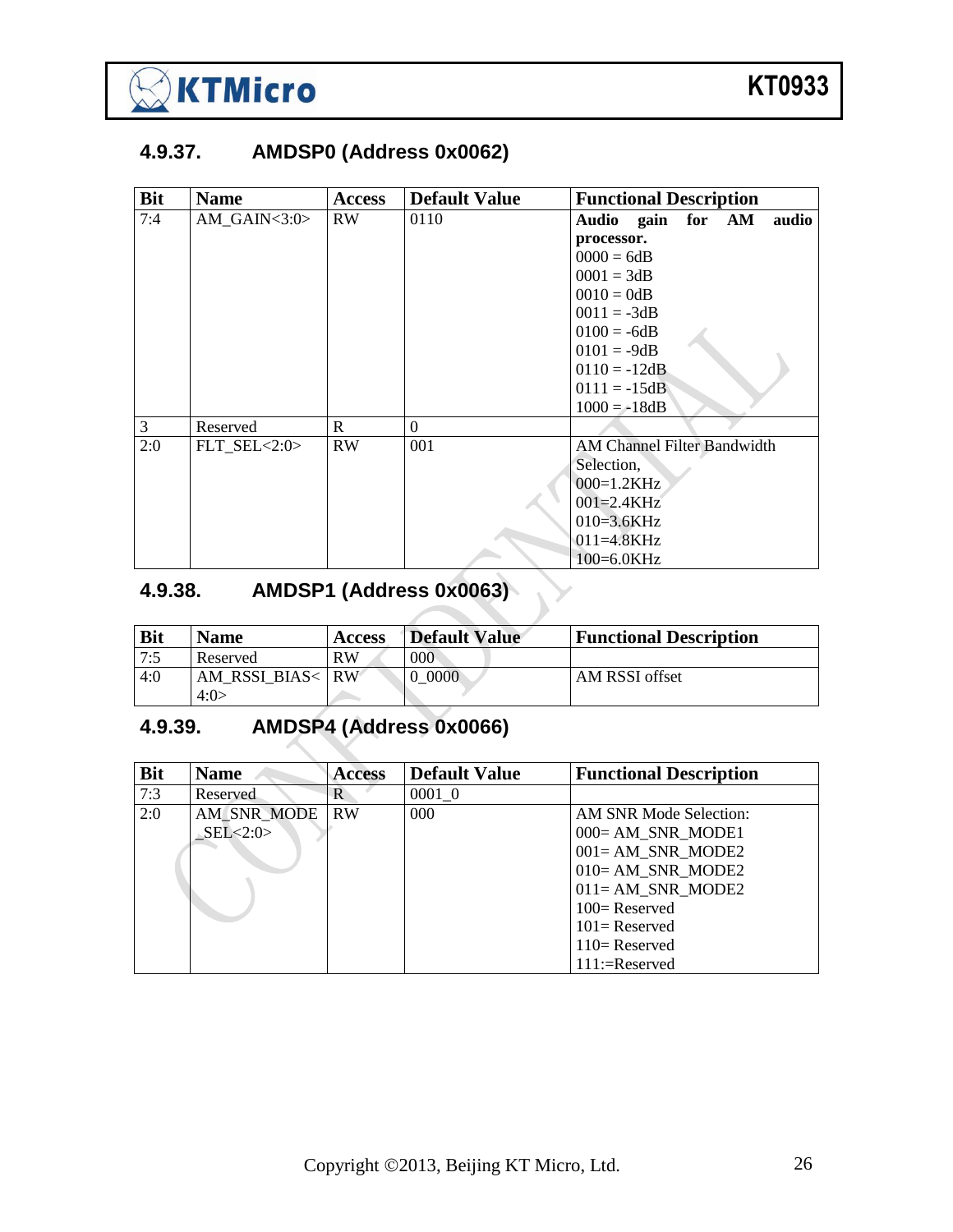

## <span id="page-26-0"></span>**4.9.40. AMDSP7 (Address 0x0069)**

| <b>Bit</b> | <b>Name</b> | <b>Access</b> | <b>Default Value</b> | <b>Functional Description</b> |
|------------|-------------|---------------|----------------------|-------------------------------|
| 7:4        | Reserved    | RW            | 1000                 |                               |
| 3:0        | AM VOLUME<3 | <b>RW</b>     | 1110                 | AM Volume Control bits:       |
|            | :0>         |               |                      | $1111 = 0dB$                  |
|            |             |               |                      | $1110 = -0.5dB$               |
|            |             |               |                      | $1101 = -1.0dB$               |
|            |             |               |                      | $1100 = -1.5dB$               |
|            |             |               |                      | $1011 = -2.0dB$               |
|            |             |               |                      | $1010 = -2.5dB$               |
|            |             |               |                      | $1001 = -3.0dB$               |
|            |             |               |                      | $1000 = -3.5dB$               |
|            |             |               |                      | $0111 = -4.0dB$               |
|            |             |               |                      | $0110 = -4.5dB$               |
|            |             |               |                      | $0101 = -5.0dB$               |
|            |             |               |                      | $0100 = -5.5dB$               |
|            |             |               |                      | $0011 = -6.0dB$               |
|            |             |               |                      | $0010 = -6.5dB$               |
|            |             |               |                      | $0001 = -7.0dB$               |
|            |             |               |                      | $0000 = -7.5dB$               |

# <span id="page-26-1"></span>**4.9.41. STATUS10 (Address 0x0079)**

| <b>Bit</b> | <b>Name</b>  | <b>Access</b> | <b>Default Value</b> | <b>Functional Description</b>  |
|------------|--------------|---------------|----------------------|--------------------------------|
| 7:0        | AFC_AAF<7:0> | $\mathbf R$   | $\Omega$             | <b>AFC</b> Accumulative Adjust |
|            |              |               |                      | Frequency.                     |
|            |              |               |                      | FM mode:                       |
|            |              |               |                      | $0x80 = -128*2048Hz$           |
|            |              |               |                      | $0x81 = -127*2048Hz$           |
|            |              |               |                      |                                |
|            |              |               |                      | $0xFF = -1*2048Hz$             |
|            |              |               |                      | $0x00 = 0Hz$                   |
|            |              |               |                      | $0x01 = 1*2048Hz$              |
|            |              |               |                      |                                |
|            |              |               |                      | $0x7E=126*2048Hz$              |
|            |              |               |                      | $0x7F = 127 * 2048Hz$          |
|            |              |               |                      |                                |
|            |              |               |                      | AM mode:                       |
|            |              |               |                      | $0x80 = -128*128Hz$            |
|            |              |               |                      | $0x81 = -127*128Hz$            |
|            |              |               |                      |                                |
|            |              |               |                      | $0xFF = -1*128Hz$              |
|            |              |               |                      | $0x00 = 0Hz$                   |
|            |              |               |                      | $0x01 = 1*128Hz$               |
|            |              |               |                      |                                |
|            |              |               |                      | $0x7E=126*128Hz$               |
|            |              |               |                      | $0x7F = 127 * 128Hz$           |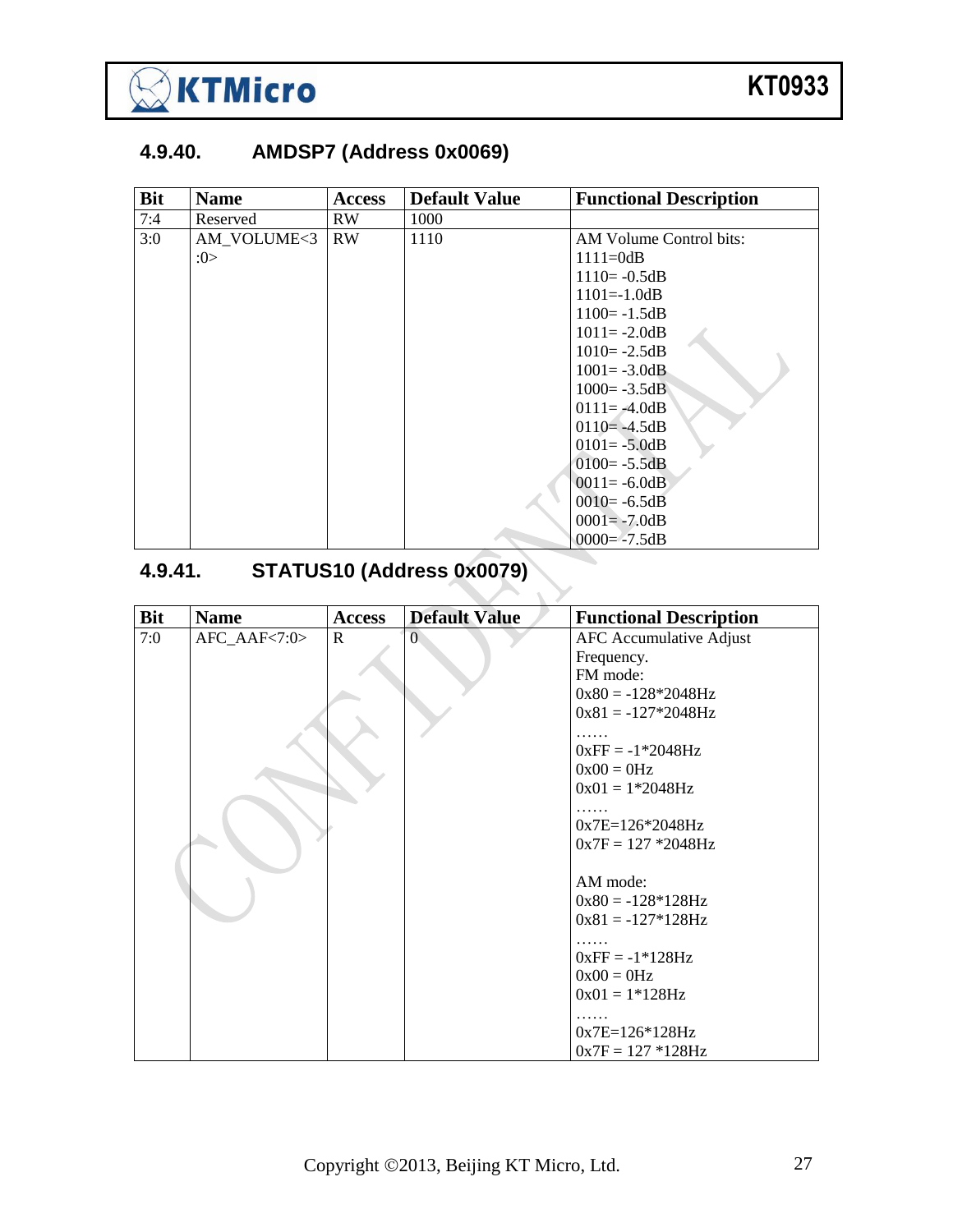

 $\mathcal{A}_{\mathcal{A}}$ 

#### <span id="page-27-0"></span>**4.9.42. SPARE0 (Address 0x0085)**

| <b>Bit</b> | <b>Name</b>     | <b>Access</b> | Default Value  | <b>Functional Description</b>    |
|------------|-----------------|---------------|----------------|----------------------------------|
| 7:6        | Reserved        | <b>RW</b>     | 0 <sup>0</sup> |                                  |
| 5:0        | FM DELTN INT RW |               | 00 0000        | To remove interference on        |
|            | ERF<5:0>        |               |                | appointed FM CHAN frequency,     |
|            |                 |               |                | the system clock PLL DIVIDERN    |
|            |                 |               |                | will increase / decrease number. |

#### <span id="page-27-1"></span>**4.9.43. FMCHAN0 (Address 0x0088)**

| <b>Bit</b> | <b>Name</b>  | <b>Access</b> | <b>Default Value</b> | <b>Functional Description</b>       |
|------------|--------------|---------------|----------------------|-------------------------------------|
|            | <b>TUNE</b>  | <b>RW</b>     | $\theta$             | FM or AM Tune enable.               |
|            |              |               |                      | $0 = Normal operation$              |
|            |              |               |                      | $1 =$ Tune process is enable.       |
|            |              |               |                      | This bit will automatically clear 0 |
|            |              |               |                      | after tune process.                 |
| 6          | AM FM        | <b>RW</b>     |                      | AM/FM mode switching.               |
|            |              |               |                      | $0 = FM$ mode.                      |
|            |              |               |                      | $1 = AM$ mode.                      |
| 5:4        | Reserved     | R             | 0 <sup>0</sup>       |                                     |
| 3:0        | FM CHAN<11:8 | <b>RW</b>     | 0110                 | FM channel with 50KHz step.         |
|            | >            |               |                      | Frequency(KHz)=FM_CHAN<11:0         |
|            |              |               |                      | $>$ *50KHz                          |
|            |              |               |                      | Default is 0x06B8(86MHz)            |

## <span id="page-27-2"></span>**4.9.44. FMCHAN1 (Address 0x0089)**

| <b>Bit</b> | <b>Name</b>     | <b>Access</b> | Default Value | <b>Functional Description</b> |
|------------|-----------------|---------------|---------------|-------------------------------|
| 7:0        | FM CHAN<7:0> RW |               | 1011/1000     | FM channel with 50KHz step.   |
|            |                 |               |               | $Frequency(KHz)=FM_CHAN<11$ : |
|            |                 |               |               | $0$ > *50KHz                  |
|            |                 |               |               | Default is 0x06B8(86MHz)      |

## <span id="page-27-3"></span>**4.9.45. AMCHAN0 (Address 0x008c)**

| <b>Bit</b> | <b>Name</b>        | <b>Access</b> | <b>Default Value</b> | <b>Functional Description</b>                                                                      |
|------------|--------------------|---------------|----------------------|----------------------------------------------------------------------------------------------------|
|            | Reserved           | R             |                      |                                                                                                    |
| 6:0        | $AM$ CHAN<14:8> RW |               | 001                  | AM channel with 1KHz step.<br>Frequency(KHz) =<br>AM CHAN<11:0>*1KHz<br>Default is 0x01F8 (504KHz) |

#### <span id="page-27-4"></span>**4.9.46. AMCHAN1 (Address 0x008d)**

| <b>Bit</b> | <b>Name</b>              | <b>Access</b> | <b>Default Value</b> | <b>Functional Description</b>     |
|------------|--------------------------|---------------|----------------------|-----------------------------------|
| 7:0        | AM CHAN $\lt$ 7:0 $>$ RW |               | 1111 1000            | <b>AM</b> channel with 1KHz step. |
|            |                          |               |                      | $Frequency(KHz) =$                |
|            |                          |               |                      | AM CHAN<11:0>*1KHz                |
|            |                          |               |                      | Default is 0x01F8 (504KHz)        |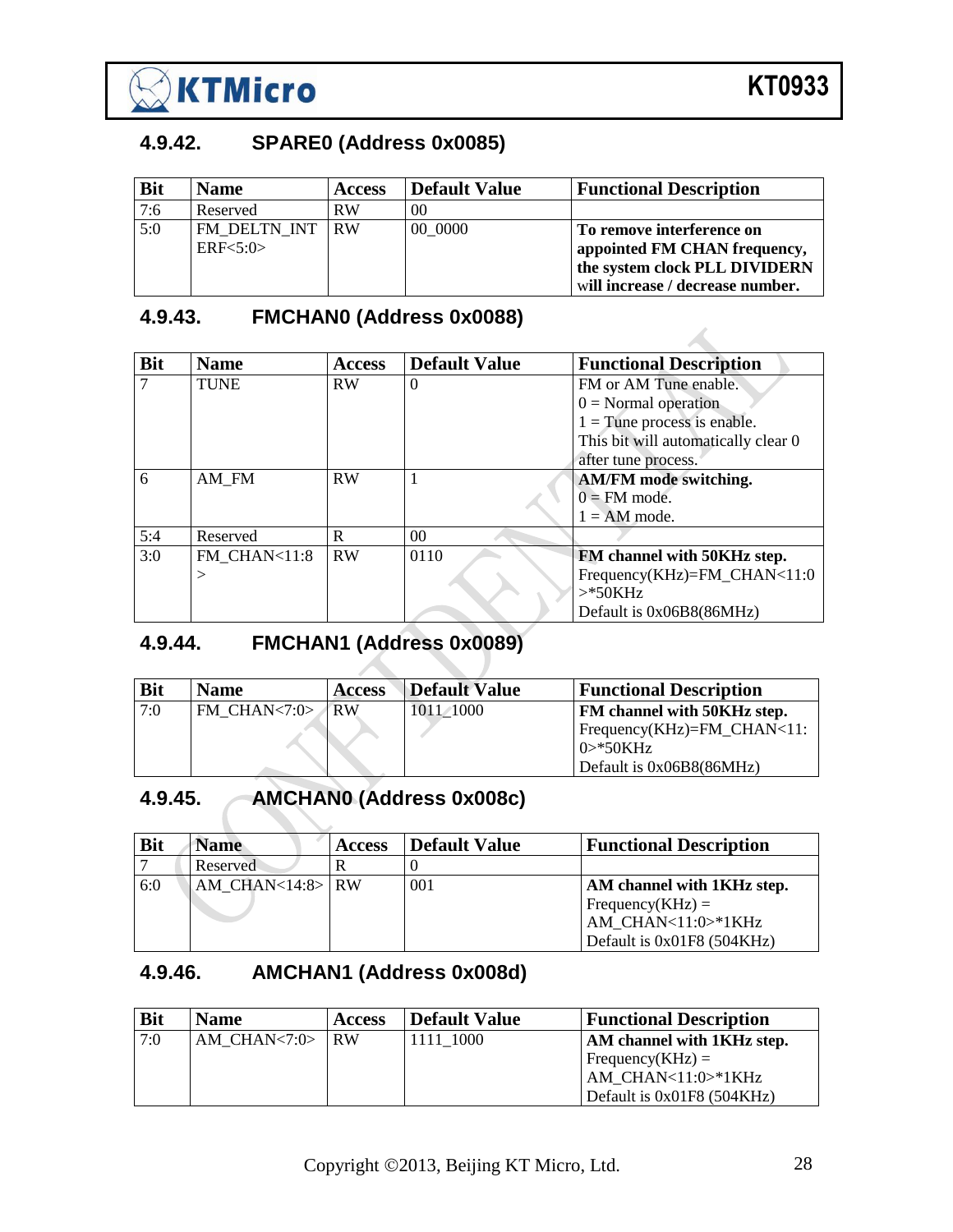

#### <span id="page-28-0"></span>**4.9.47. STATUS0 (Address 0x00de)**

| <b>Bit</b> | <b>Name</b>       | <b>Access</b> | <b>Default Value</b> | <b>Functional Description</b>                                              |
|------------|-------------------|---------------|----------------------|----------------------------------------------------------------------------|
| 7:3        | Reserved          |               | 0000 0               |                                                                            |
| 2          | <b>VALID TUNE</b> | <b>RW</b>     |                      | Valid channel indicator.<br>$0 =$ Invalid channel.<br>$1 =$ Valid channel. |
|            | Reserved          |               |                      |                                                                            |
| $\Omega$   | <b>ST</b>         | RW            |                      | Stereo indicator<br>$0 = MONO$ state<br>$1 =$ Stereo state                 |

#### <span id="page-28-1"></span>**4.9.48. STATUS4 (Address 0x00e2)**

| <b>Bit</b> | <b>Name</b> | <b>Access</b> | Default Value | <b>Functional Description</b>                                                                 |
|------------|-------------|---------------|---------------|-----------------------------------------------------------------------------------------------|
| 7:6        | Reserved    |               |               |                                                                                               |
| 5:0        | FMSNR < 5:0 |               |               | Channel SNR value is FM mode.<br>$000000 = \text{minimum SNR}$<br>.<br>$111111 =$ maximum SNR |

## <span id="page-28-2"></span>**4.9.49. STATUS6 (Address 0x00e4)**

| <b>Bit</b> | <b>Name</b>  | <b>Access</b> | <b>Default Value</b> | <b>Functional Description</b>     |
|------------|--------------|---------------|----------------------|-----------------------------------|
|            | Reserved     | R             |                      |                                   |
| 6:0        | RDCHAN<14:8> | <b>RW</b>     | 0x06                 | <b>Current Channel Indicator.</b> |
|            |              |               |                      | FM mode:                          |
|            |              |               |                      | $Frequency(KHz) =$                |
|            |              |               |                      | RDCHAN<11:0>*50KHz                |
|            |              |               |                      |                                   |
|            |              |               |                      | AM mode:                          |
|            |              |               |                      | $Frequency(KHz) =$                |
|            |              |               |                      | RDCHAN<11:0>*1KHz                 |

## <span id="page-28-3"></span>**4.9.50. STATUS7 (Address 0x00e5)**

| <b>Bit</b> | <b>Name</b>   | <b>Access</b> | <b>Default Value</b> | <b>Functional Description</b>     |
|------------|---------------|---------------|----------------------|-----------------------------------|
| 7:0        | RDCHAN < 7:0> | <b>RW</b>     | 0xb8                 | <b>Current Channel Indicator.</b> |
|            |               |               |                      | FM mode:                          |
|            |               |               |                      | Frequency(KHz) $=$                |
|            |               |               |                      | $RDCHAN<11:0>^*50KHz$             |
|            |               |               |                      |                                   |
|            |               |               |                      | AM mode:                          |
|            |               |               |                      | Frequency( $KHz$ ) =              |
|            |               |               |                      | RDCHAN<11:0>*1KHz                 |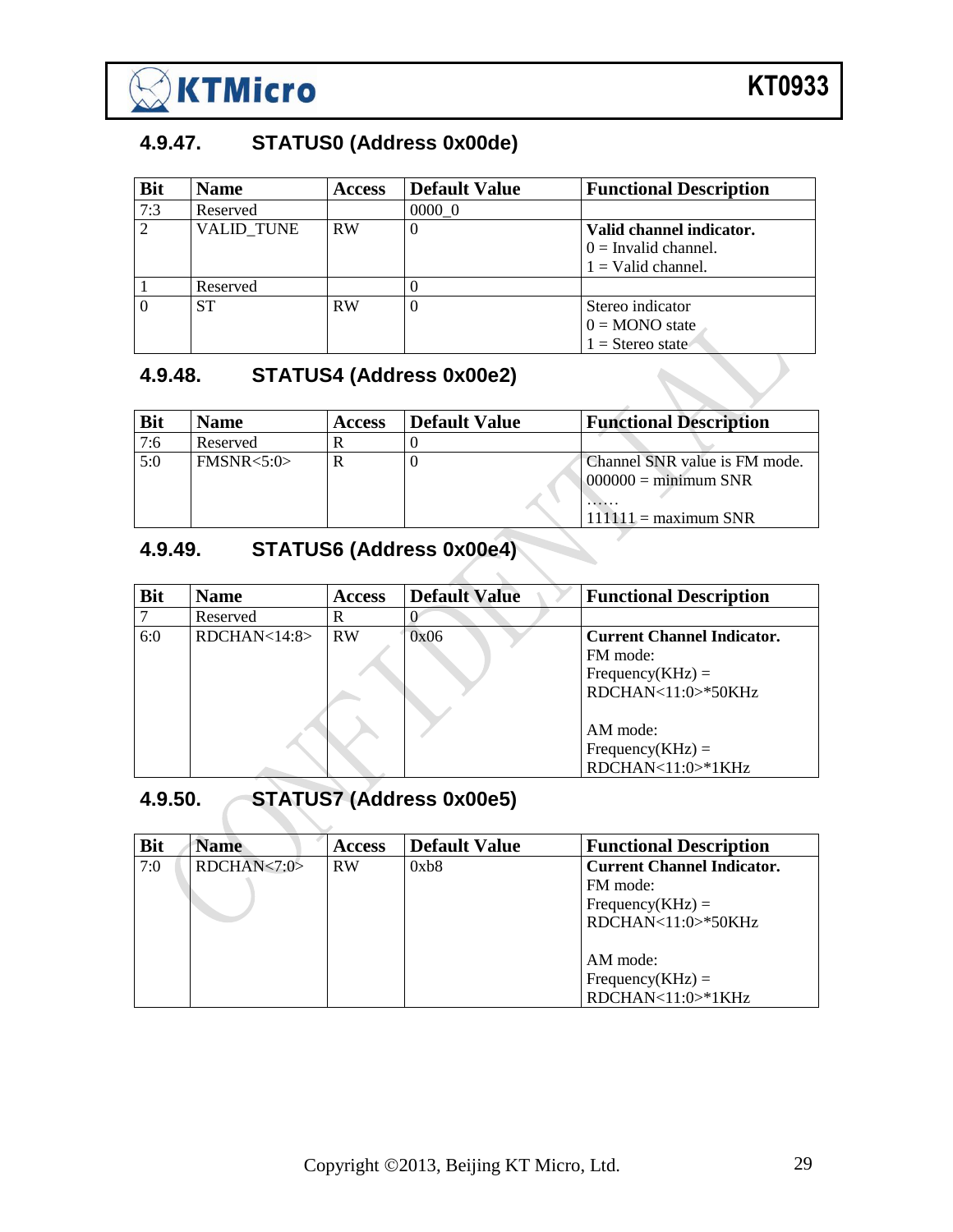

Z

## <span id="page-29-0"></span>**4.9.51. STATUS8 (Address 0x00e6)**

| <b>Bit</b> | <b>Name</b> | <b>Access</b> | <b>Default Value</b> | <b>Functional Description</b>   |
|------------|-------------|---------------|----------------------|---------------------------------|
|            | Reserved    |               |                      |                                 |
| 6:0        | FMRSSI<6:0> |               | 0000000              | FM RSSI value indicator.        |
|            |             |               |                      | $\text{FM}$ RSSI(dBm)=-110 + FM |
|            |             |               |                      | RSSI<6:0> * 1dB                 |

#### <span id="page-29-1"></span>**4.9.52. AFC\_STATUS0 (Address 0x00e8)**

| <b>Bit</b> | <b>Name</b>            | <b>Access</b> | <b>Default Value</b> | <b>Functional Description</b> |
|------------|------------------------|---------------|----------------------|-------------------------------|
| 7:0        | AM CARRIER O R         |               | 0x00                 | AM carrier frequency offset.  |
|            | $\text{FST} \leq 7:0>$ |               |                      | $0x80 = -128*128Hz$           |
|            |                        |               |                      | $0x81 = -127*128Hz$           |
|            |                        |               |                      |                               |
|            |                        |               |                      | $0xFF = -1*128Hz$             |
|            |                        |               |                      | $0x00 = 0$                    |
|            |                        |               |                      | $0x01 = 1*128Hz$              |
|            |                        |               |                      |                               |
|            |                        |               |                      | $0x7E=126*128Hz$              |
|            |                        |               |                      | $0x7F = 127 * 128Hz$          |

# <span id="page-29-2"></span>**4.9.53. AFC\_STATUS1 (Address 0x00e9)**

| <b>Bit</b> | <b>Name</b>            | <b>Access</b> | <b>Default Value</b> | <b>Functional Description</b>                           |
|------------|------------------------|---------------|----------------------|---------------------------------------------------------|
| 7:0        | FM CARRIER O           | l R           | 0x00                 | AM carrier frequency offset.                            |
|            | $\text{FST} \leq 7:0>$ |               |                      | $0x80 = -128*1024Hz$                                    |
|            |                        |               |                      | $0x81 = -127*1024Hz$                                    |
|            |                        |               |                      | $0xFF = -1*1024Hz$<br>$0x00 = 0Hz$<br>$0x01 = 1*1024Hz$ |
|            |                        |               |                      | $0x7E=126*1024Hz$<br>$0x7F = 127 * 1024Hz$              |

## <span id="page-29-3"></span>**4.9.54. AMSTATUS0 (Address 0x00ea)**

| <b>Bit</b> | Name         | <b>Access</b> | <b>Default Value</b> | <b>Functional Description</b>                    |
|------------|--------------|---------------|----------------------|--------------------------------------------------|
|            | Reserved     |               |                      |                                                  |
| 6:0        | AMRSSI < 6:0 |               | 000 0000             | AM RSSI value indicator.<br>$AM RSSI(dBm)=-110+$ |
|            |              |               |                      | $AMRSSI < 6:0> *1dB$                             |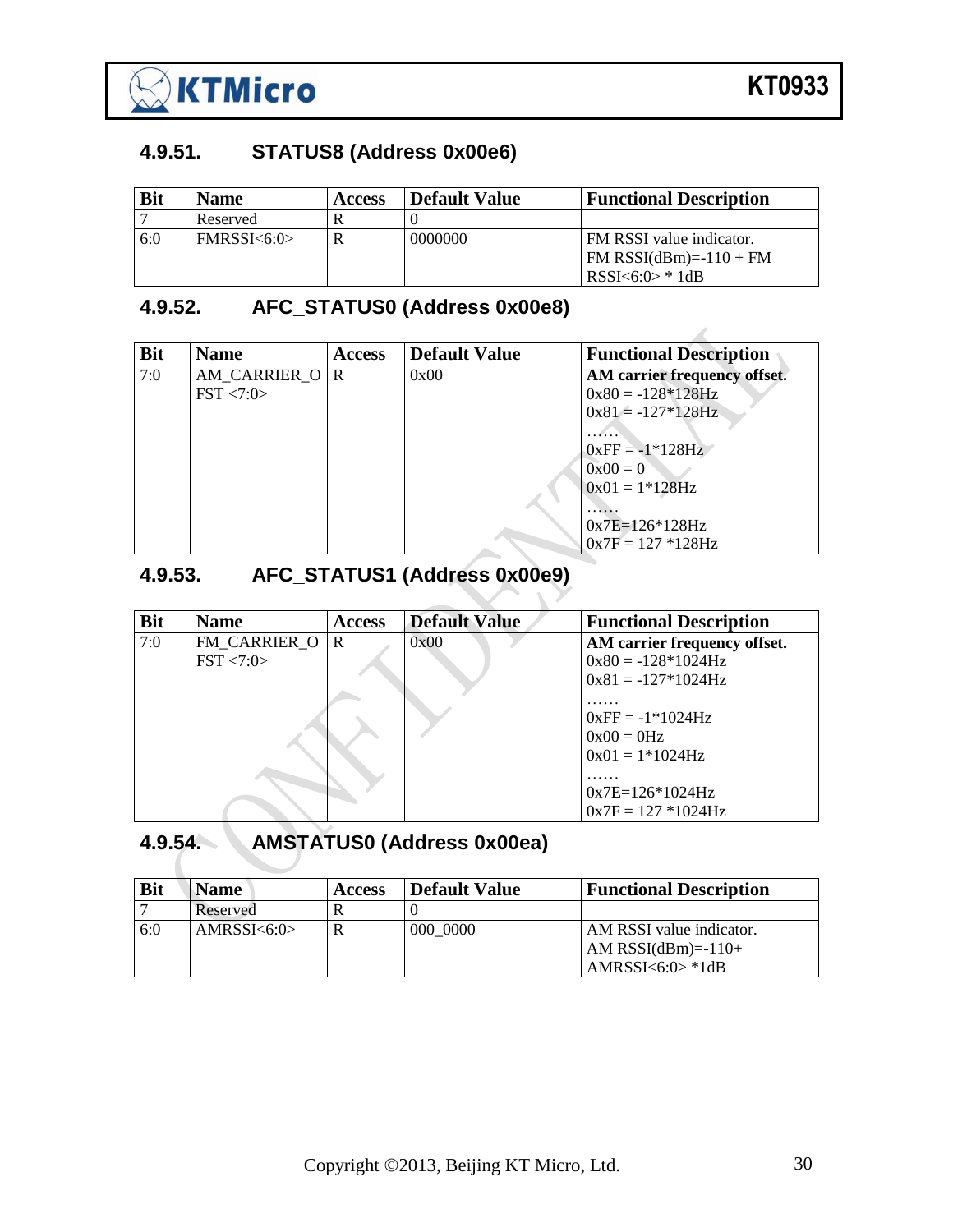

## <span id="page-30-0"></span>**4.9.55. AMSTATUS2 (Address 0x00ec)**

| <b>Bit</b> | <b>Name</b>                 | <b>Access</b> | <b>Default Value</b> | <b>Functional Description</b>                                                         |
|------------|-----------------------------|---------------|----------------------|---------------------------------------------------------------------------------------|
|            | Reserved                    |               | $\Omega$             |                                                                                       |
| 6:0        | AM_SNR_MODE   R<br>1 < 6:0> |               | 000 0000             | AM Channel SNR value (Mode<br>$000000 = \text{minimum SNR}$<br>$111111 =$ maximum SNR |

## <span id="page-30-1"></span>**4.9.56. AMSTATUS3 (Address 0x00ed)**

| <b>Bit</b> | <b>Name</b>     | <b>Access</b> | <b>Default Value</b> | <b>Functional Description</b> |
|------------|-----------------|---------------|----------------------|-------------------------------|
|            | AM_CARRY_LO     | l R           |                      | AM Carry Frequency Lock Flag: |
|            | <b>CK</b>       |               |                      | $0 =$ Lock loses.             |
|            |                 |               |                      | $1 =$ Lock.                   |
| 6:0        | AM_SNR_MODE   R |               | 000 0000             | AM Channel SNR value (Mode    |
|            | 2 < 6:0>        |               |                      | 2).                           |
|            |                 |               |                      | $000000 = \text{minimum SNR}$ |
|            |                 |               |                      |                               |
|            |                 |               |                      | $111111 =$ maximum SNR        |
|            |                 |               |                      | When                          |
|            |                 |               |                      | AM_SNR_MODE_SEL=1/2/3,        |
|            |                 |               |                      | AM SNR MODE2 is valid.        |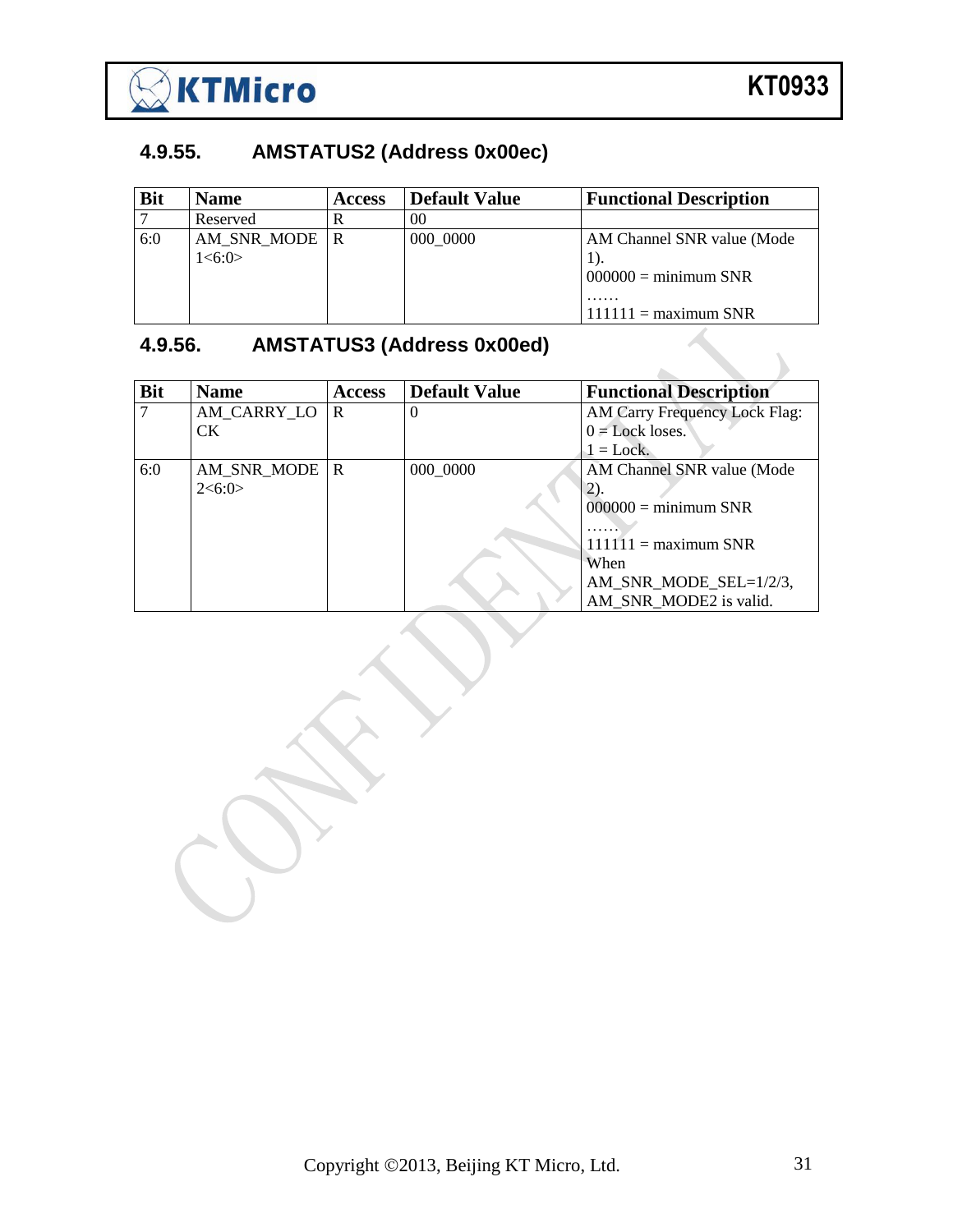$\boxtimes$ KTMicro

# <span id="page-31-0"></span>**5. Typical Application Circuit**



#### **Figure 9: Typical application circuits**

| Components     | Description                 | Value/Suppliers |
|----------------|-----------------------------|-----------------|
| C1, C7         | Supply decoupling capacitor | 10uF            |
| C2, C8         | Supply decoupling capacitor | 0.1uF           |
| C3, C4         | Crystal load capacitor      | 24pF            |
| C5,C6          | AC coupling capacitor       | 125uF           |
| D <sub>1</sub> | ST indicator                | <b>LED</b>      |
| E1             | MW ferrite antenna          | 420uH           |
| E2             | FM antenna                  |                 |
| FB1            | Ferrite bead                | 221@100MHz      |
| J1             | Headphone Jack              |                 |
| R1             | Resistor                    | 1Kohm           |
| R2,R3          | Resistor                    | 10Kohm          |
| U <sub>1</sub> | <b>AM/FM Receiver</b>       | KT0933          |
| Y <sub>1</sub> | Crystal                     | 32.768KHz       |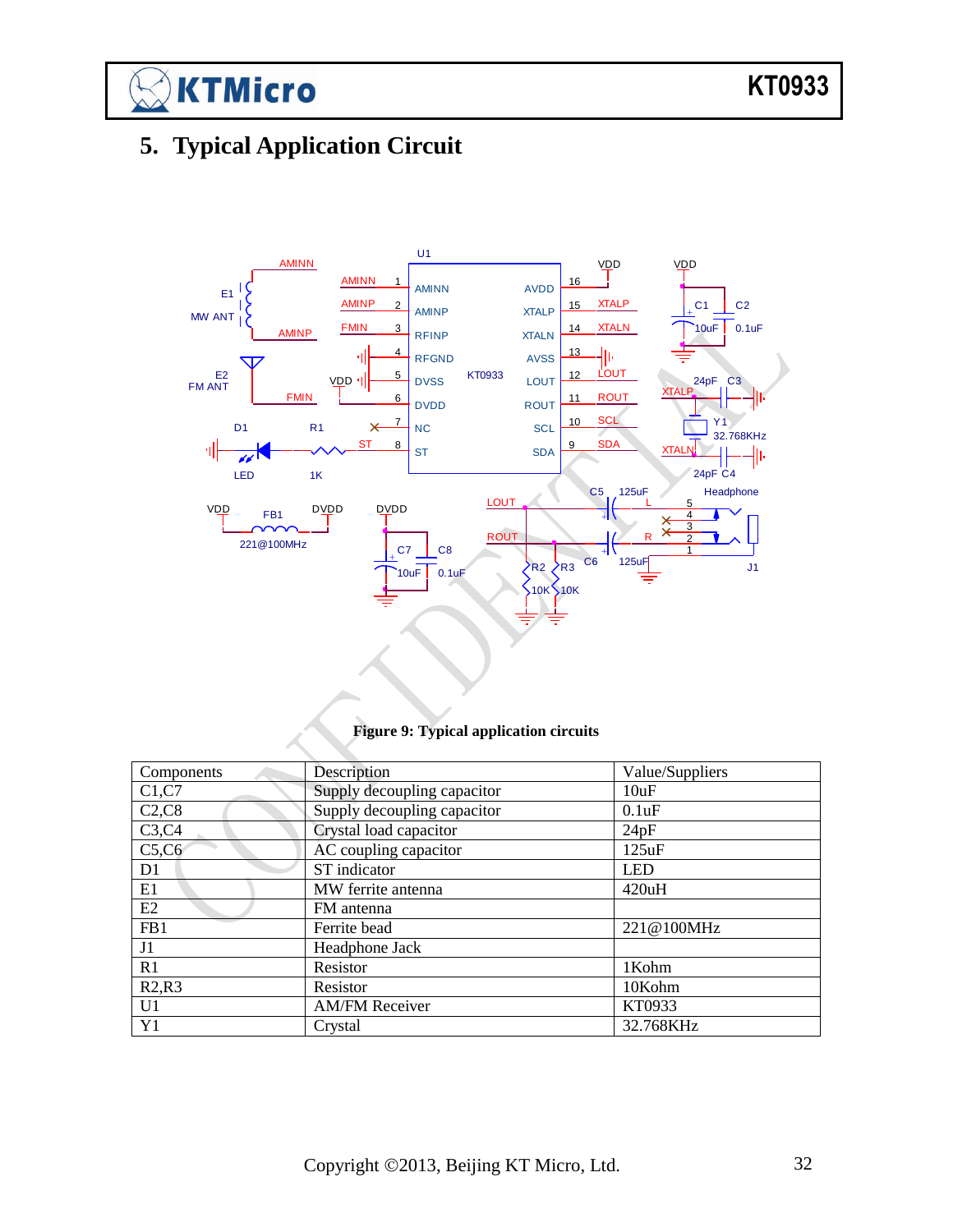

# <span id="page-32-0"></span>**6. Package Outline**



| <b>Symbol</b>  | <b>Dimensions In Millimeters</b> |          |             |  |  |  |
|----------------|----------------------------------|----------|-------------|--|--|--|
|                | Min.                             | Nom.     | Max.        |  |  |  |
| A              |                                  |          | 1.75        |  |  |  |
| A <sub>1</sub> | 0.10                             |          | 0.225       |  |  |  |
| A2             | 1.30                             | 1.40     | 1.50        |  |  |  |
| A3             | 0.50                             | 0.60     | 0.70        |  |  |  |
| b              | 0.24                             |          | 0.30        |  |  |  |
| b1             | 0.23                             | 0.254    | 0.28        |  |  |  |
| $\mathbf c$    | 0.20                             |          | 0.25        |  |  |  |
| c1             | 0.19                             | 0.20     | 0.21        |  |  |  |
| D              | 4.80                             | 4.90     | 5.00        |  |  |  |
| E              | 5.80                             | 6.00     | 6.20        |  |  |  |
| E1             | 3.80                             |          | 4.00        |  |  |  |
| e              |                                  | 0.635BSC |             |  |  |  |
| h              | 0.25                             |          | 0.50        |  |  |  |
| L              | 0.50                             | 0.65     | 0.80        |  |  |  |
| L1             |                                  | 1.05BSC  |             |  |  |  |
| θ              | $\mathbf{o}$<br>$\theta$         |          | $8^{\circ}$ |  |  |  |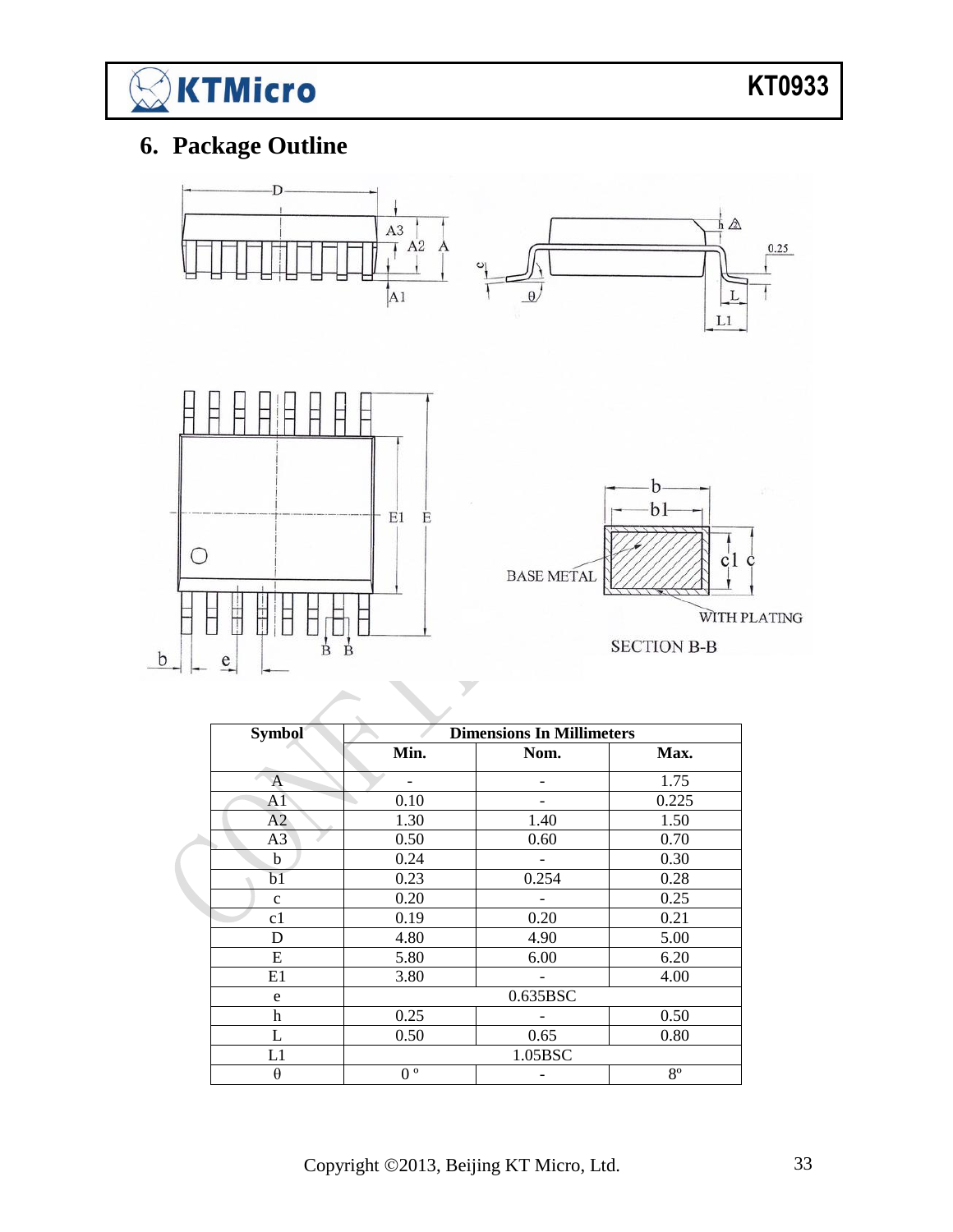

## <span id="page-33-0"></span>**7. Order Information**

| Part number | <b>Description</b>                                          | Package           | <b>MOO</b> |
|-------------|-------------------------------------------------------------|-------------------|------------|
| KT0933      | $\frac{1}{1}$ 3 <sup>rd</sup> generation monolithic digital | SSOP16L(0.635-    | $2500$ pcs |
|             | AM/FM receiver                                              | $D1.4$ ), Pb free |            |

# <span id="page-33-1"></span>**8. Revision History**

- V1.0 Firstly Release.
- V1.1 Modified Electrical specification, Typical performance characteristics.
- V1.2 Modified Function description.
- V1.3 Modified Typical performance characteristics.